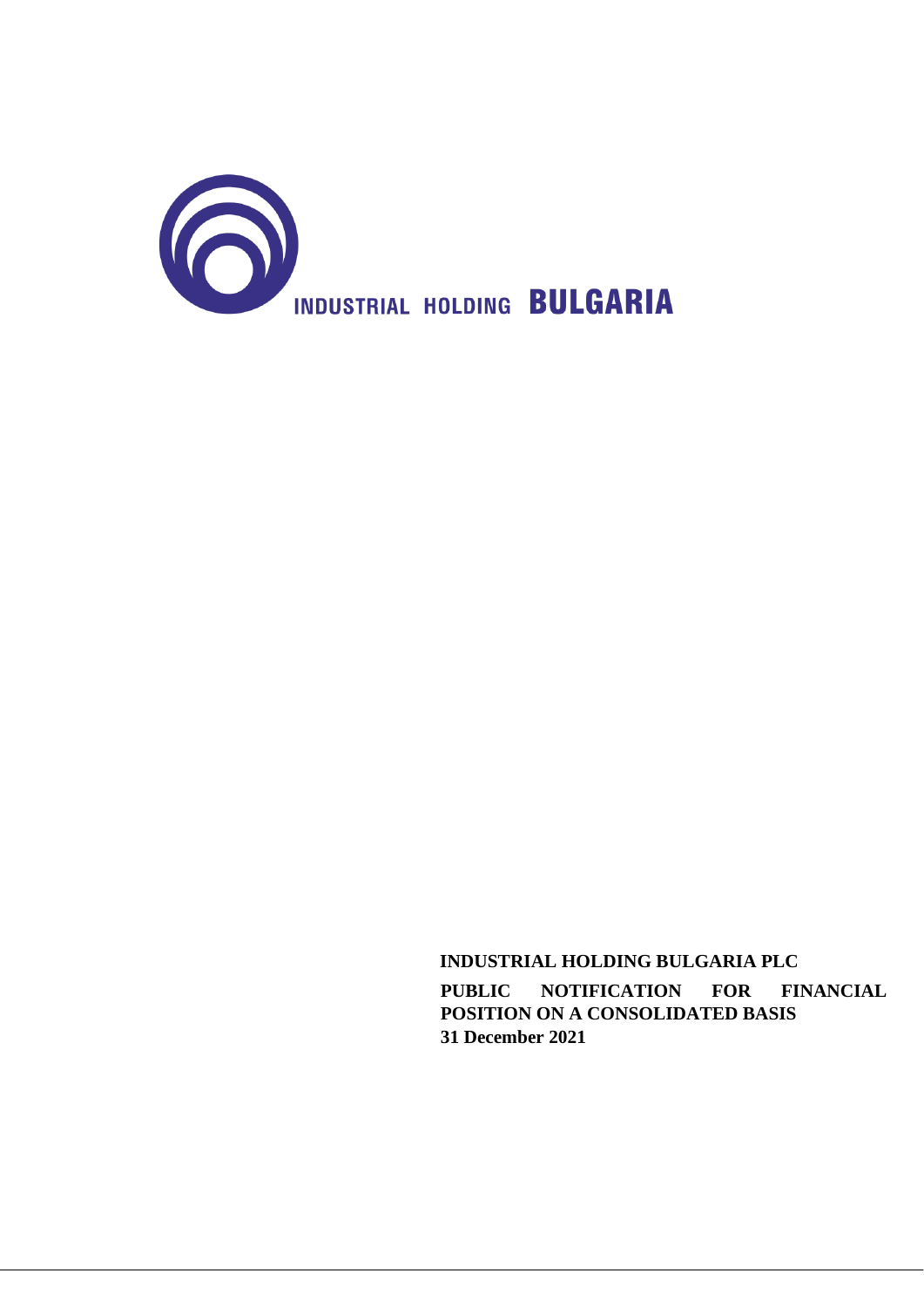#### **INDUSTRIAL HOLDING BULGARIA PLC Public notification for financial position on a consolidated basis For the period ended 31 December 2021**

# **CORPORATE INFORMATION**

Industrial Holding Bulgaria PLC (the "Company") is a joint stock company (PLC), registered in the Republic of Bulgaria on Company File number 13081 / 1996 with headquarters and registered office at 42 Damyan Gruev Str., Sofia, Bulgaria. The financial year of the Company ends on 31 December.

Initially, the Company has been established as a Privatisation Fund according to the Privatisation Funds Act under the company name Privatisation Fund Bulgaria PLC.

The General Meeting of Shareholders held on 27 February 1998 passed a decision to reorganize the activities of Privatisation Fund Bulgaria PLC into a holding company and to rename it from Privatisation Fund Bulgaria PLC to Industrial Holding Bulgaria PLC. On 18 November 2021, the General Meeting of Shareholders of Industrial Holding Bulgaria PLC took a decision to reduce the capital of the Company from BGN 107,400,643 to BGN 96,808,417 by invalidating 10,592,226 redeemed treasury shares with par value of BGN 1 each. The registration with the Commercial Register is pending the expiry of the statutory deadlines.

The company has a two-tier system of governance, comprising Supervisory Board and Management Board.

As at 31 December 2021, Industrial Holding Bulgaria PLC has 10 direct subsidiaries (31 December 2020: 10), no associates (31 December 2020: Nil), and 10 indirect subsidiaries (31 December 2020: 12 indirect subsidiaries), collectively referred to as "the Group".

The scope of activity of the Group includes production and trading activities in the area of heavy machinery, shipbuilding, ship repair and maritime transportation, port services, designer's services, maintenance and repair, and other services.

The duration of all Group companies shall be perpetual and the companies are not limited by other resolutive condition, with the exception of IHB Design AD (in liquidation), for which the General Meeting of Shareholders took a decision in November 2021 to discontinue its activity and announce it in liquidation. The term of liquidation is 6 months as of 17 January 2022 - the date of announcing the invitation to the creditors of the Company in the Commercial Register.

Industrial Holding Bulgaria PLC is entered into the Register kept by the Registry Agency under Unified Identification Code (UIC) 121631219. The Company is registered in compliance with the Law on Value Added Tax. The shares of the Company are listed on Bulgarian Stock Exchange AD, Sofia.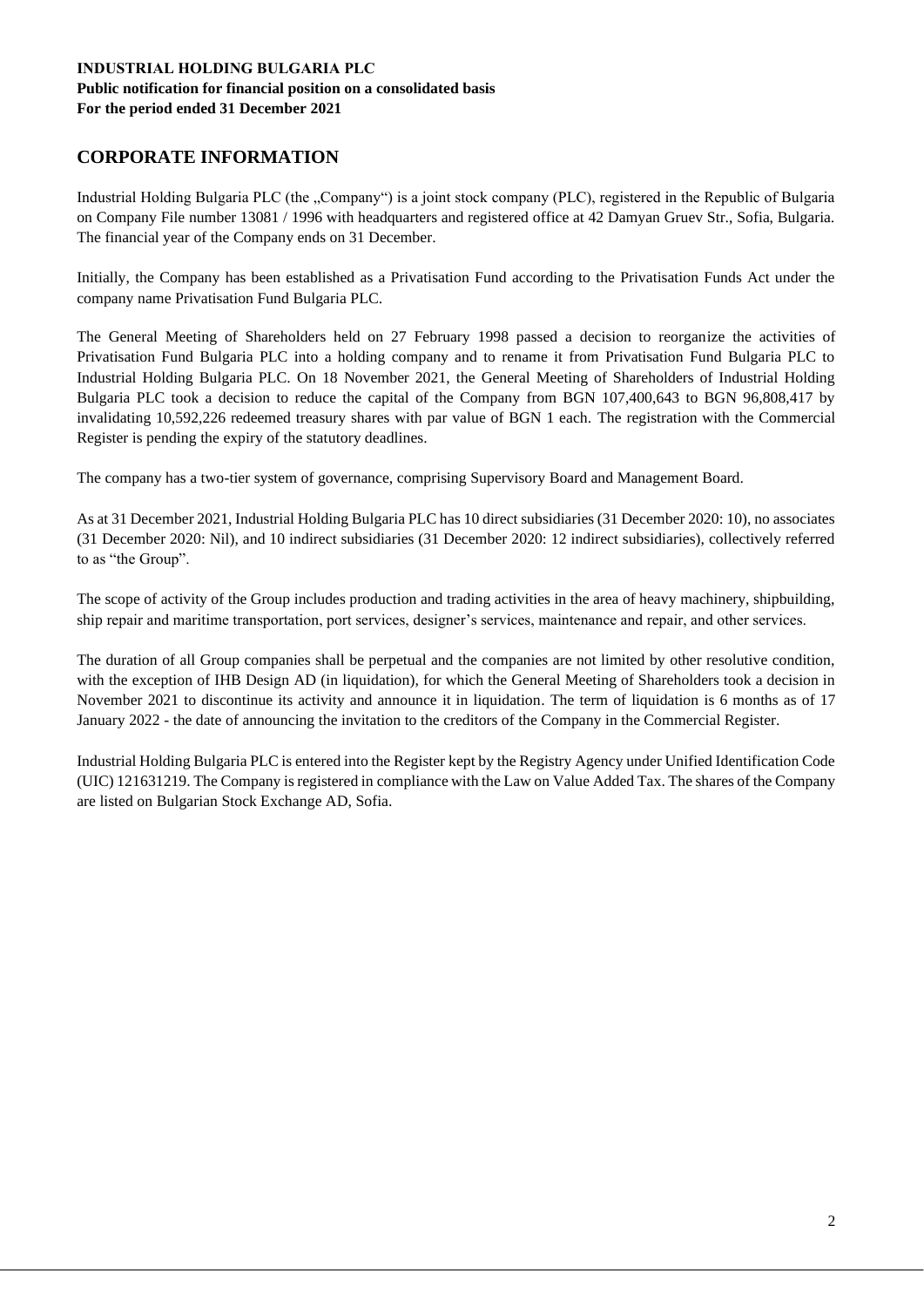#### **Public notification for financial position on a consolidated basis**

**For the period ended 31 December 2021**

**NOTES**

# **Consolidated income statement**

| In <b>BGN'000</b>                                                 | 2021      | 2020      |
|-------------------------------------------------------------------|-----------|-----------|
|                                                                   |           |           |
| Revenue                                                           | 130,735   | 88,852    |
| Other operating income                                            | 5,316     | 5,403     |
|                                                                   | 136,051   | 94,255    |
| Change in stock of work in progress and finished products         |           |           |
|                                                                   | (509)     | (380)     |
| Costs of acquisition and development of assets' self-construction | 1,079     | 979       |
| Costs of materials                                                | (29, 789) | (26,890)  |
| Costs of hired services                                           | (20, 484) | (17, 461) |
| Depreciation / amortization expenses                              | (12,792)  | (13,788)  |
| Costs of personnel                                                | (29, 578) | (28, 116) |
| Other operating expenses                                          | (3,406)   | (15,228)  |
| <b>Operating profit</b>                                           | 40,572    | (6,629)   |
| Finance income                                                    | 5,276     |           |
| Finance costs                                                     | (986)     | (3,756)   |
| Profit before tax                                                 | 44,862    | (10, 385) |
| Income tax expense                                                | (750)     | (1,176)   |
| Profit for the year                                               | 44,112    | (11, 561) |
| Attributable to:                                                  |           |           |
| Equity holders of the parent                                      | 43,721    | (12,004)  |
| Non-controlling interests                                         | 391       | 443       |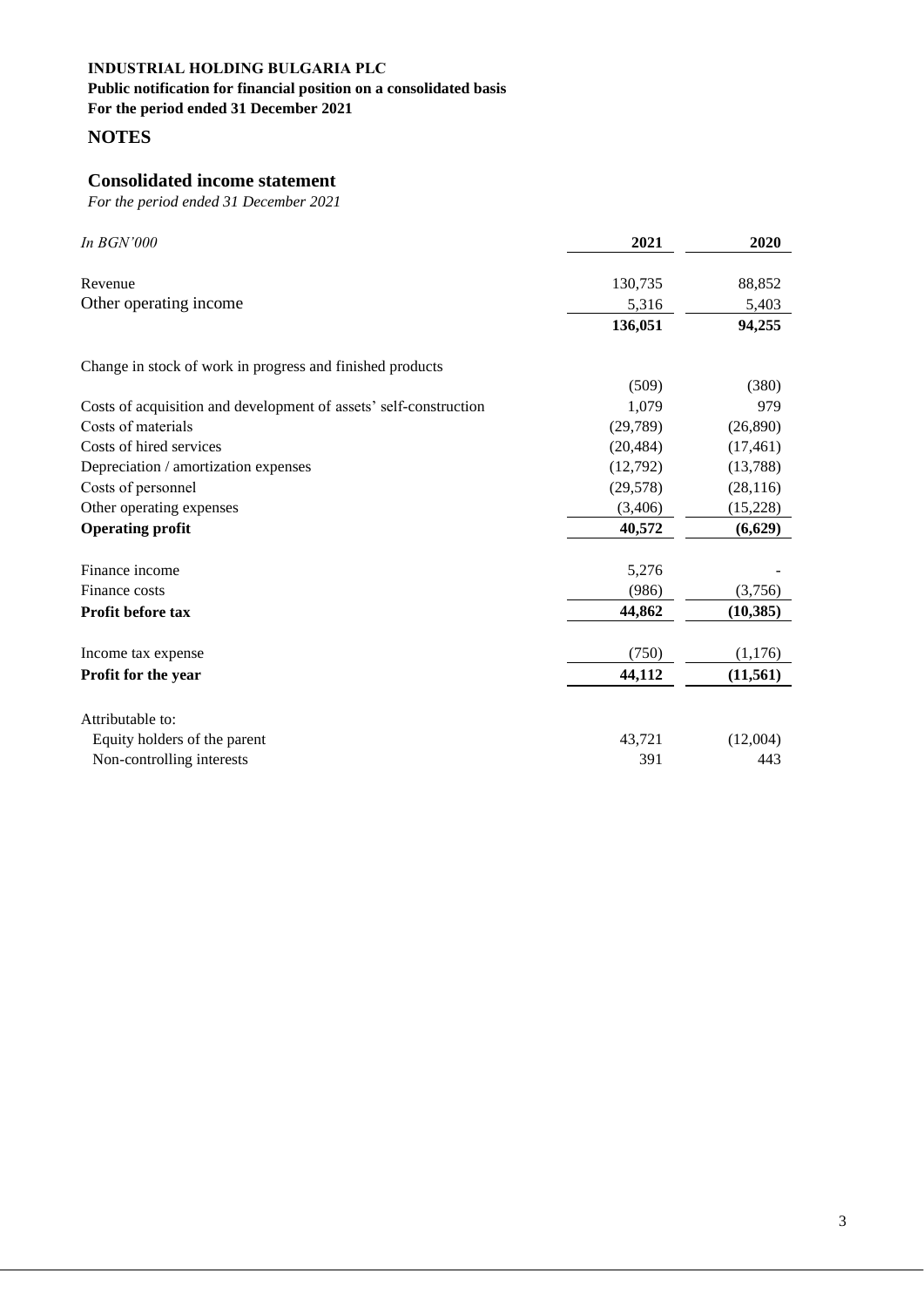# **Public notification for financial position on a consolidated basis**

**For the period ended 31 December 2021**

# **Consolidated statement of financial position**

*As at 31 December 2021*

| In <b>BGN'000</b>                  | 2021    | 2020    |
|------------------------------------|---------|---------|
| <b>Assets</b>                      |         |         |
| Non – current assets               |         |         |
| Property, plant and equipment      | 315,022 | 309,812 |
| Intangible assets                  | 2,496   | 2,461   |
| Goodwill                           | 9,130   | 9,130   |
| Investment property                | 13,075  | 13,226  |
| Right-of-use assets                | 297     | 1,536   |
| Differed tax asset                 | 37      | 66      |
| Trade and other receivables        | 18      | 24      |
| <b>Total non-current assets</b>    | 340,075 | 336,255 |
|                                    |         |         |
| <b>Current assets</b>              |         |         |
| Inventories                        | 18,155  | 16,897  |
| Trade and other receivables        | 9,654   | 7,481   |
| Contract assets                    | 513     | 1,023   |
| Income tax receivable              | 90      | 13      |
| Cash and cash equivalents          | 14,962  | 6,942   |
| <b>Total current assets</b>        | 43,374  | 32,356  |
| Assets classified as held for sale | 626     | 1,157   |
| <b>TOTAL ASSETS</b>                | 384,075 | 369,768 |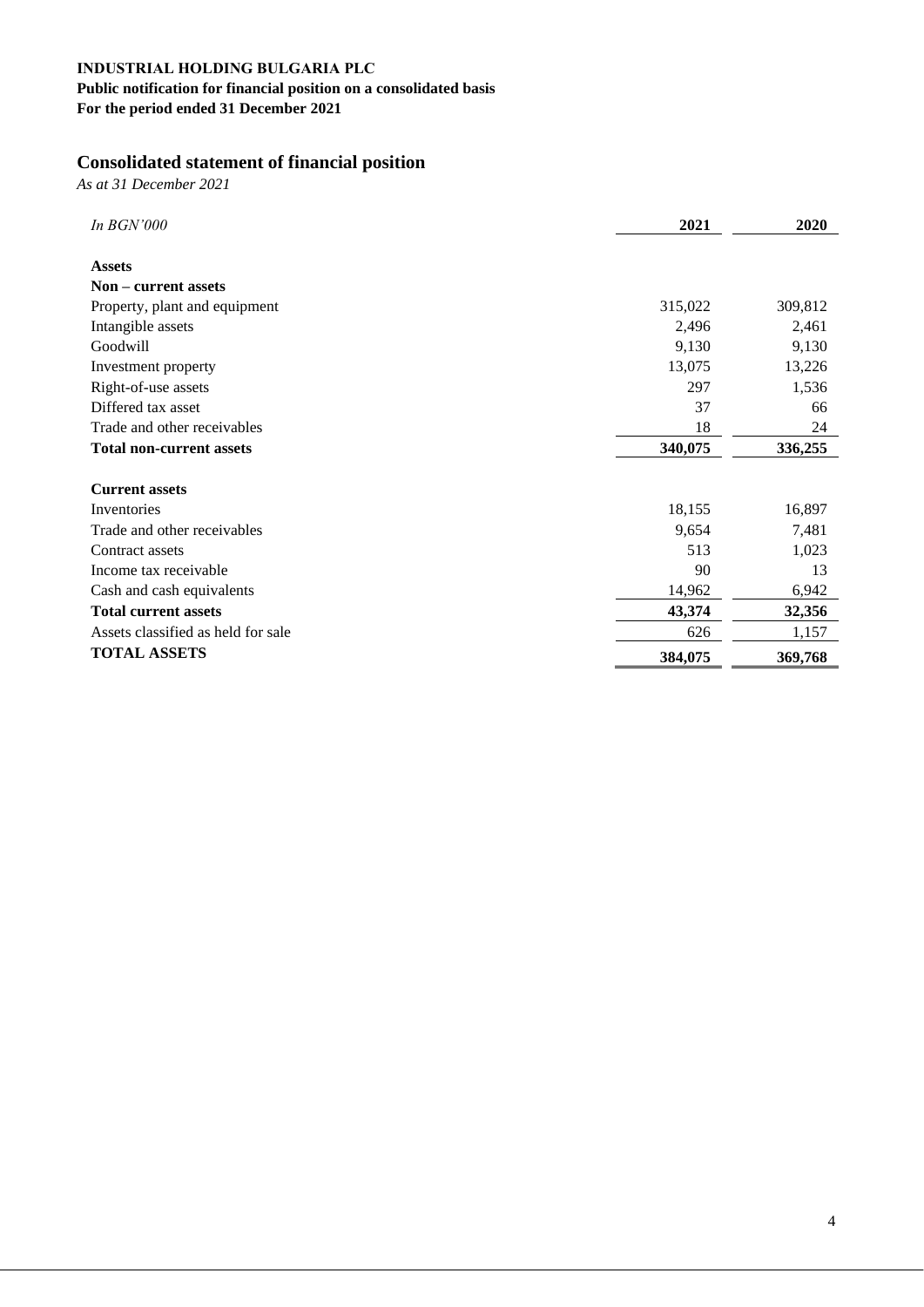# **INDUSTRIAL HOLDING BULGARIA PLC Public notification for financial position on a consolidated basis**

**For the period ended 31 December 2021**

# **Consolidated statement of financial position**

*As at 31 December 2021 (continued)*

| In BGN'000                                                      | 2021      | 2020    |
|-----------------------------------------------------------------|-----------|---------|
| <b>Equity</b>                                                   |           |         |
| Share capital                                                   | 107,400   | 107,400 |
| Decrease in share capital pending registration                  | (10, 592) |         |
| Share premium                                                   | 31,016    | 30,604  |
| Treasury shares redeemed                                        |           | (8,668) |
| Other reserves                                                  | 84,948    | 84,690  |
| Reserve from foreign exchange translation of foreign operations | 16,421    | 11,597  |
| Retained earnings                                               | 119,477   | 75,971  |
|                                                                 | 348,670   | 301,594 |
| Non-controlling interest                                        | 2,237     | 2,258   |
| <b>Total equity</b>                                             | 350,907   | 303,852 |
| <b>Liabilities</b>                                              |           |         |
| <b>Non-current liabilities</b>                                  |           |         |
| Interest-bearing loans and other borrowings                     | 1,003     | 17,610  |
| Loans from related parties                                      |           | 2,437   |
| Lease liabilities                                               | 4         | 1,259   |
| Derivative financial liability                                  |           | 123     |
| Trade and other payables                                        | 63        | 146     |
| Financing                                                       | 1,261     | 1,371   |
| Retirement benefit liabilities                                  | 931       | 804     |
| Deferred tax liabilities                                        | 10,540    | 10,563  |
| <b>Total non-current liabilities</b>                            | 13,802    | 34,313  |
| <b>Current liabilities</b>                                      |           |         |
| Interest-bearing loans and other borrowings                     | 3,774     | 11,456  |
| Loans from related parties                                      | 157       | 2,567   |
| Lease liabilities                                               | 326       | 306     |
| Derivative financial liability                                  |           | 282     |
| Trade and other payables                                        | 9,224     | 13,200  |
| <b>Contract liabilities</b>                                     | 5,676     | 3,334   |
| Provisions                                                      | 13        | 250     |
| Financing                                                       | 109       | 109     |
| Income tax liability                                            | 87        | 99      |
| <b>Total current liabilities</b>                                | 19,366    | 31,603  |
| <b>Total liabilities</b>                                        | 33,168    | 65,916  |
| <b>TOTAL EQUITY AND LIABILITIES</b>                             | 384,075   | 369,768 |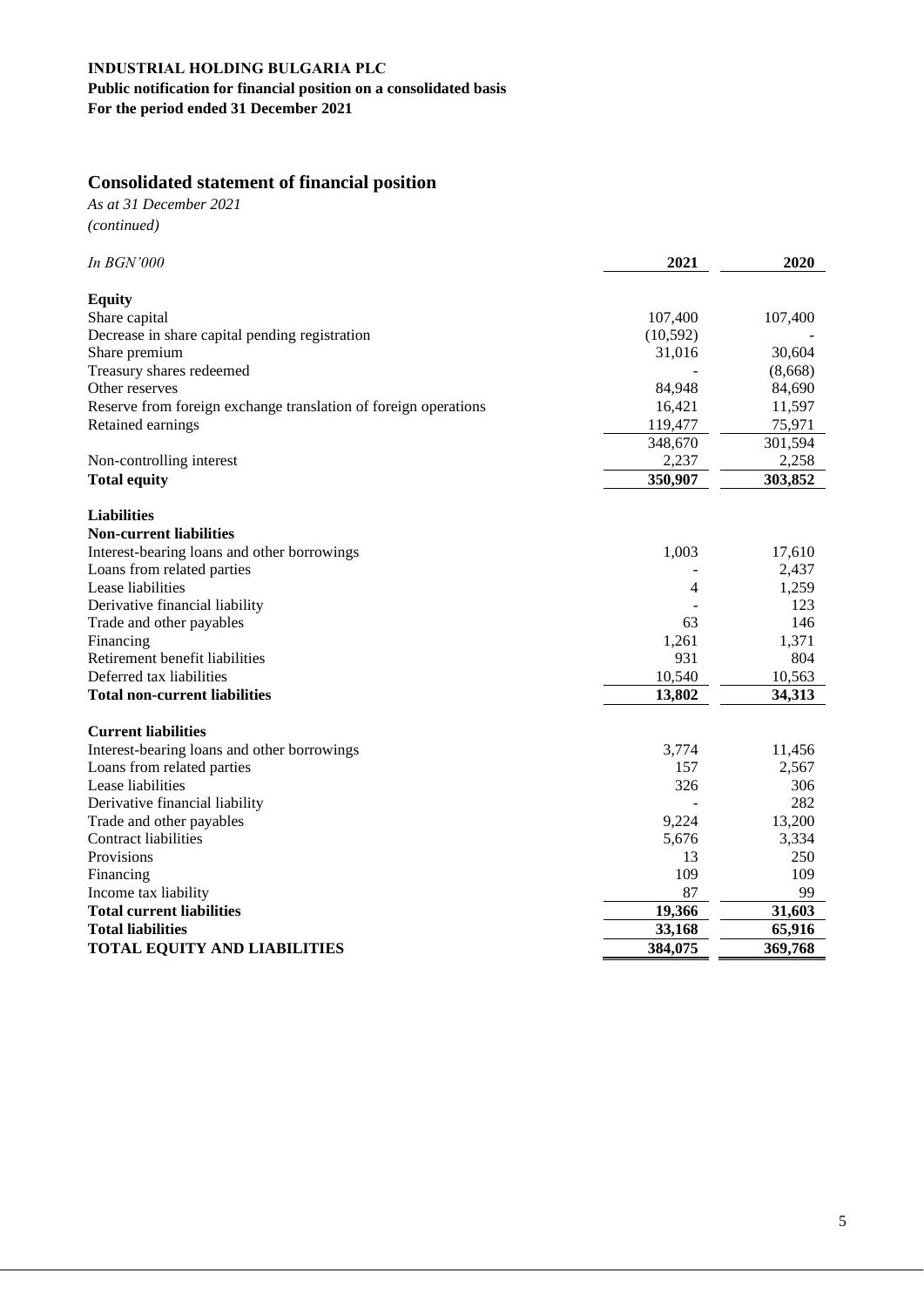# **Public notification for financial position on a consolidated basis**

**For the period ended 31 December 2021**

# **Consolidated statement of cash flows**

| In <b>BGN'000</b>                                                         | 2021      | 2020     |
|---------------------------------------------------------------------------|-----------|----------|
| <b>Operating activity</b>                                                 |           |          |
| Proceeds from customers                                                   | 134,197   | 90,828   |
| Payments to suppliers                                                     | (56,681)  | (47,293) |
| Staff remuneration related payments                                       | (28, 533) | (28,160) |
| Corporate income taxes paid                                               | (882)     | (901)    |
| Other taxes refunded /(paid)                                              | 2,154     | 661      |
| Foreign currency differences                                              | 14        | (44)     |
| Financing received                                                        | 3,817     | 2,192    |
| Other payments                                                            | (6,095)   | (793)    |
| Net cash flows from operating activity                                    | 47,991    | 16,490   |
| Investing activity                                                        |           |          |
| Proceeds on sale of property, plant and equipment                         | 62        | 7,872    |
| Payments on the acquisition of fixed assets and assets' self-construction | (7, 247)  | (4,943)  |
| Net cash flows used in investing activity                                 | (7, 185)  | 2,929    |
| Financing activity                                                        |           |          |
| Payments on redemption of treasury shares                                 | (1,512)   | (2,132)  |
| Interest-bearing loans and other borrowings received                      | 3,422     | 6,511    |
| Interest-bearing loans and other borrowings paid                          | (33, 438) | (21,260) |
| Lease liabilities paid                                                    | (304)     | (333)    |
| Dividends paid                                                            | (347)     | (611)    |
| Interest paid on loans and borrowings                                     | (412)     | (987)    |
| Interest paid on leases                                                   | (24)      | (32)     |
| Charges and commission fees paid on loans and other borrowings            | (64)      | (28)     |
| Amounts paid on an interest rate swap contract                            | (460)     | (352)    |
| Other payments                                                            | (122)     | (94)     |
| Net cash flows used in financing activity                                 | (33,261)  | (19,318) |
| Net increase / (decrease) in cash and cash equivalents                    | 7,545     | 101      |
| Cash and cash equivalents on 1 January                                    | 6,942     | 7,542    |
| Foreign exchange translation effects                                      | 475       | (701)    |
| Cash and cash equivalents on 31 December                                  | 14,962    | 6,942    |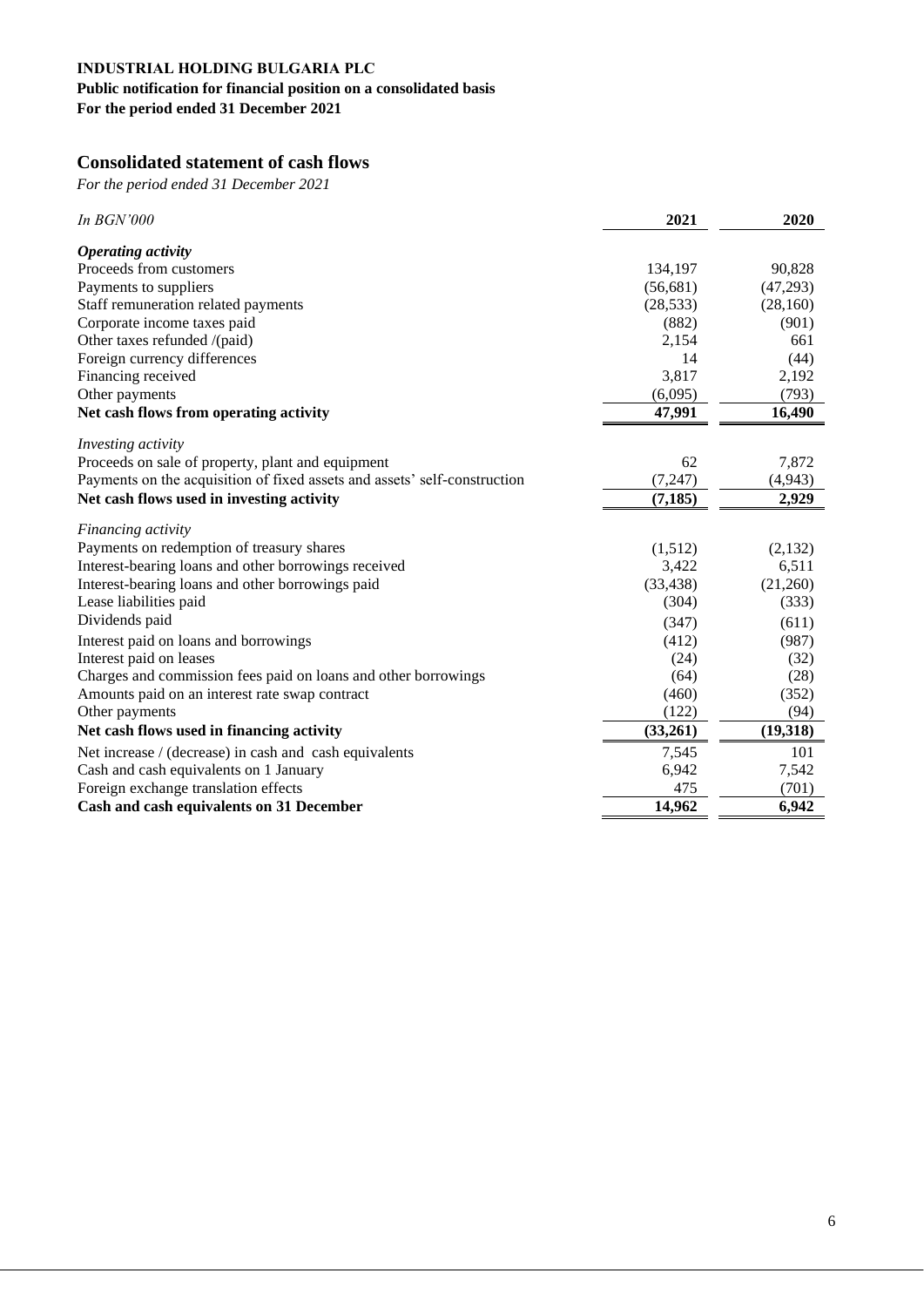**Public notification for financial position on a consolidated basis For the period ended 31 December 2021**

# **Consolidated statement of changes in equity**

|                                                   | Attributable to the equity owners of the parent company |                       |              |                          |                          |                              |                          |                          |                 |              |             |                         |
|---------------------------------------------------|---------------------------------------------------------|-----------------------|--------------|--------------------------|--------------------------|------------------------------|--------------------------|--------------------------|-----------------|--------------|-------------|-------------------------|
|                                                   | Share capital                                           | Decrease in           | <b>Share</b> | <b>Treasury</b>          |                          | <b>Statutory Revaluation</b> | <b>Reserve from</b>      | <b>Cash flows</b>        | <b>Retained</b> |              |             | <b>Non-Total equity</b> |
| In <b>BGN'000</b>                                 |                                                         | share capital premium |              | shares                   | and                      |                              | reserve foreign exchange | hedge reserve            | earnings        | <b>Total</b> | controlling |                         |
|                                                   |                                                         | pending               |              | redeemed                 | additional               |                              | translation of           |                          |                 |              | interest    |                         |
|                                                   |                                                         | registration          |              |                          | reserves                 |                              | foreign operations       |                          |                 |              |             |                         |
| At 1 January 2021                                 | 107,400                                                 |                       | 30,604       | (8,668)                  | 4,974                    | 80,015                       | 11,597                   | (299)                    | 75,971          | 301,594      | 2,258       | 303,852                 |
| Total comprehensive income for the period         |                                                         |                       |              |                          |                          |                              |                          |                          |                 |              |             |                         |
| Profit for the period                             |                                                         |                       |              |                          |                          |                              |                          | $\overline{\phantom{a}}$ | 43,721          | 43,721       | 391         | 44,112                  |
| Other comprehensive income for the period         |                                                         |                       |              |                          |                          |                              | 4,824                    | 299                      | (256)           | 4,867        | (7)         | 4,860                   |
| Total comprehensive income for the period         |                                                         |                       |              |                          |                          |                              | 4,824                    | 299                      | 43,465          | 48,588       | 384         | 48,972                  |
| Transactions with shareholders recognised in      |                                                         |                       |              |                          |                          |                              |                          |                          |                 |              |             |                         |
| equity                                            |                                                         |                       |              |                          |                          |                              |                          |                          |                 |              |             |                         |
| Profit distribution to reserve                    |                                                         |                       |              |                          | 150                      |                              |                          | $\overline{\phantom{a}}$ | (150)           |              |             |                         |
| Dividends distributed                             |                                                         |                       |              |                          |                          |                              |                          |                          |                 |              | (405)       | (405)                   |
| Treasury shares redeemed                          |                                                         |                       |              | (1,512)                  |                          |                              |                          |                          |                 | (1,512)      |             | (1,512)                 |
| Capital decrease                                  | $\overline{\phantom{a}}$                                | (10, 592)             | 412          | 10,180                   | $\overline{\phantom{a}}$ |                              |                          |                          |                 |              |             |                         |
| Liquidation quota distribution                    |                                                         |                       |              |                          |                          |                              |                          |                          |                 |              |             |                         |
| <b>Total transactions with shareholders</b>       |                                                         | (10, 592)             | 412          | 8,668                    | 150                      | $\blacksquare$               |                          | $\blacksquare$           | (150)           | (1,512)      | (405)       | (1,917)                 |
| Transfer of revaluation reserve of assets sold to |                                                         |                       |              |                          |                          |                              |                          |                          |                 |              |             |                         |
| retained earnings                                 |                                                         |                       |              |                          |                          | (191)                        |                          |                          | 191             |              |             |                         |
| At 31 December 2021                               | 107,400                                                 | (10, 592)             | 31,016       | $\overline{\phantom{a}}$ | 5,124                    | 79,824                       | 16,421                   | ۰                        | 119,477         | 348,670      | 2,237       | 350,907                 |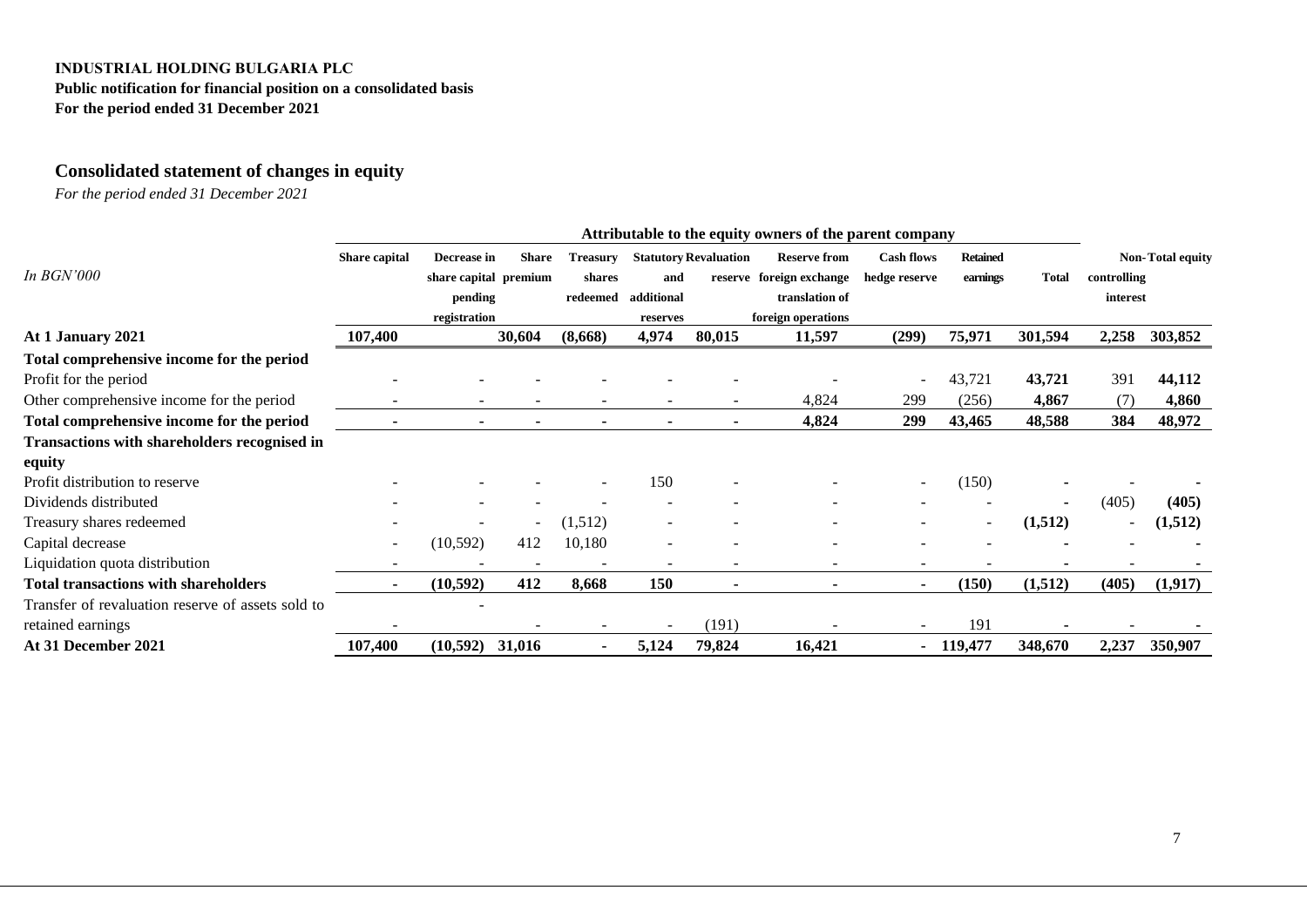### **Public notification for financial position on a consolidated basis For the period ended 31 December 2021**

# **Consolidated statement of changes in equity**

|                                                               | Attributable to the equity owners of the parent company |                          |                                       |                               |                                          |                                                                                                  |                  |                             |              |                                 |                        |
|---------------------------------------------------------------|---------------------------------------------------------|--------------------------|---------------------------------------|-------------------------------|------------------------------------------|--------------------------------------------------------------------------------------------------|------------------|-----------------------------|--------------|---------------------------------|------------------------|
| In <b>BGN'000</b>                                             | Share capital                                           | <b>Share</b><br>premium  | <b>Treasury</b><br>shares<br>redeemed | and<br>additional<br>reserves | <b>Statutory Revaluatio</b><br>n reserve | <b>Reserve from Cash flows</b><br>foreign<br>exchange<br>translation of<br>foreign<br>operations | hedge<br>reserve | <b>Retained</b><br>earnings | <b>Total</b> | Non-<br>controlling<br>interest | <b>Total</b><br>equity |
| At 1 January 2020                                             | 107,400                                                 | 30,604                   | (6, 536)                              | 4,843                         | 80,140                                   | 20,078                                                                                           | (353)            | 88,170                      | 324,346      | 2,496                           | 326,842                |
| Total comprehensive income for the year                       |                                                         |                          |                                       |                               |                                          |                                                                                                  |                  |                             |              |                                 |                        |
| Profit for the year                                           |                                                         |                          |                                       |                               |                                          |                                                                                                  |                  | (12,004)                    | (12,004)     | 443                             | (11, 561)              |
| Other comprehensive income for the year                       |                                                         |                          |                                       |                               |                                          | (8,481)                                                                                          | 54               | (189)                       | (8,616)      | (5)                             | (8,621)                |
| Total comprehensive income for the year                       |                                                         |                          |                                       |                               |                                          | (8, 481)                                                                                         | 54               | (12, 193)                   | (20,620)     | 438                             | (20, 182)              |
| <b>Transactions with shareholders recognised in</b><br>equity |                                                         |                          |                                       |                               |                                          |                                                                                                  |                  |                             |              |                                 |                        |
| Profit distribution to reserve                                |                                                         |                          |                                       | 131                           |                                          |                                                                                                  |                  | (131)                       |              |                                 |                        |
| Dividends distributed                                         |                                                         |                          |                                       |                               |                                          |                                                                                                  |                  |                             |              | (655)                           | (655)                  |
| Treasury shares redeemed                                      |                                                         | $\overline{\phantom{a}}$ | (2,132)                               |                               |                                          |                                                                                                  |                  |                             | (2,132)      |                                 | (2,132)                |
| Share acquisition                                             |                                                         |                          |                                       |                               |                                          |                                                                                                  |                  |                             |              | 49                              | 49                     |
| Liquidation quota distribution                                |                                                         |                          |                                       |                               | $\overline{\phantom{a}}$                 | $\overline{\phantom{0}}$                                                                         |                  |                             |              | (70)                            | (70)                   |
| <b>Total transactions with shareholders</b>                   | $\blacksquare$                                          | $\blacksquare$           | (2,132)                               | 131                           | $\blacksquare$                           | $\blacksquare$                                                                                   |                  | (131)                       | (2,132)      | (676)                           | (2,808)                |
| Transfer of revaluation reserve of assets sold to             |                                                         |                          |                                       |                               |                                          |                                                                                                  |                  |                             |              |                                 |                        |
| retained earnings                                             |                                                         |                          |                                       |                               | (125)                                    |                                                                                                  |                  | 125                         |              |                                 |                        |
| At 31 December 2020                                           | 107,400                                                 | 30,604                   | (8,668)                               | 4,974                         | 80,015                                   | 11,597                                                                                           | (299)            | 75,971                      | 301,594      | 2,258                           | 303,852                |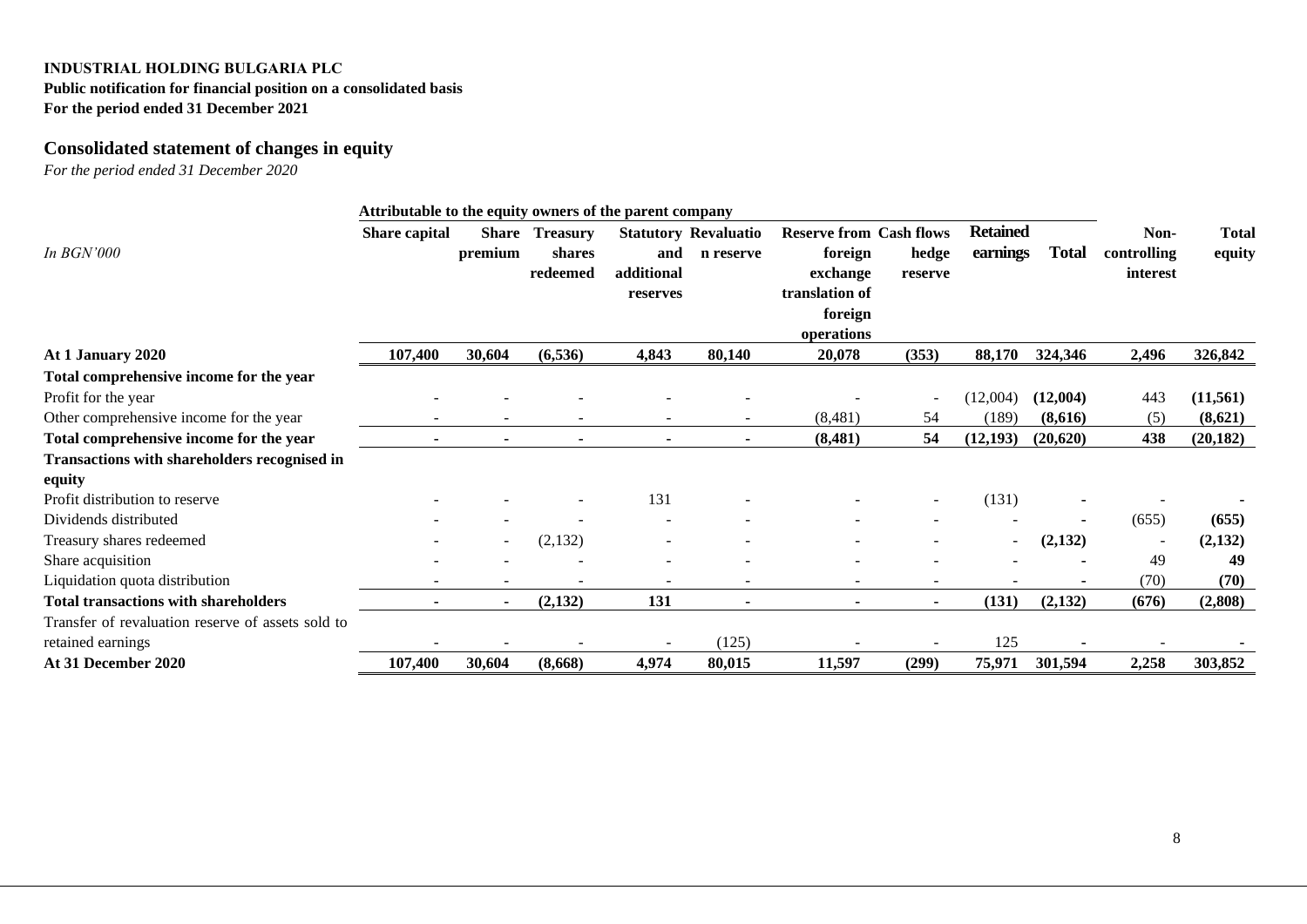#### **INDUSTRIAL HOLDING BULGARIA PLC Public notification for financial position on a consolidated basis For the period ended 31 December 2021**

#### **Revenue**

| In $BGN'000$                                                               | 2021    | 2020   |
|----------------------------------------------------------------------------|---------|--------|
| Revenue from manufacture of metal-cutting machines, components and details | 32,834  | 25,393 |
| Revenue from cargo transportation under voyage charter contracts           | 41,606  | 19,991 |
| Revenue from time-charter contracts                                        | 27.649  | 11,355 |
| Revenue from repair and reconstruction of ships                            | 11,389  | 12,121 |
| Revenue from manufacture of metal structures                               |         | 156    |
| Revenue from designer's services                                           | 2,545   | 3,338  |
| Revenue from cargo processing                                              | 8,690   | 8,759  |
| Revenue from cargo storage                                                 | 1.283   | 1,390  |
| Quay rentals                                                               | 682     | 1.257  |
| Property rentals                                                           | 2,055   | 2,138  |
| Revenue from other services                                                | 2,002   | 2,954  |
|                                                                            | 130,735 | 88,852 |

The Group's total revenue for 2021 has increased considerably compared to the revenue reported for 2020. Their dynamics are primarily due to:

- Ship charter revenue is increasing thanks to a significant increase in freight levels that have reached their highest levels in 10 years. The depreciation, on the average, of the US dollar in 2021 compared to 2020 has had an opposite effect thereon;
- The volume of revenue from sales of metal-cutting machines, components and spare parts increases as a result of the recovery of investment activity observed worldwide;
- Revenue from ship repairs in 2021 is decreasing due to the adverse effects of the high freight market, as a result of which the ship owners has postponed the scheduled repairs as much as possible;
- The decrease in revenue from design services is mainly due to the low levels of orders for new shipbuilding, supported by high freight levels and uncertainties about the fuels that ships will be able to use in the future;
- Revenue from other services in 2020 includes revenue from a one-time service of loading of specific ship equipment in the shipbuilding and ship repair sector.

# **Other operating income**

| In $BGN'000$                                                        | 2021  | <b>2020</b> |
|---------------------------------------------------------------------|-------|-------------|
| Income from financing                                               | 3,592 | 3,012       |
| Gain on sale of fixed assets and assets classified as held for sale | 149   | 812         |
| Gain on sale of materials and scrap                                 | 1,227 | 638         |
| Proceeds from insurance indemnities                                 | 12    | 460         |
| Provisions reversed                                                 |       | 119         |
| Gain on revaluation of investment property                          |       | 29          |
| Impairment reversed                                                 | 17    |             |
| Other income                                                        | 319   | 333         |
|                                                                     | 5,316 | 5,403       |

Income from financing of BGN 2,612 thousand reported as at 31 December 2021 include income of BGN 3,265 thousand (01 January 2020 – 31 December 2020: BGN 2,903 thousand) received under the Employment Protection Program of the Employment Agency aimed to support businesses and reduce negative impact of COVID-19.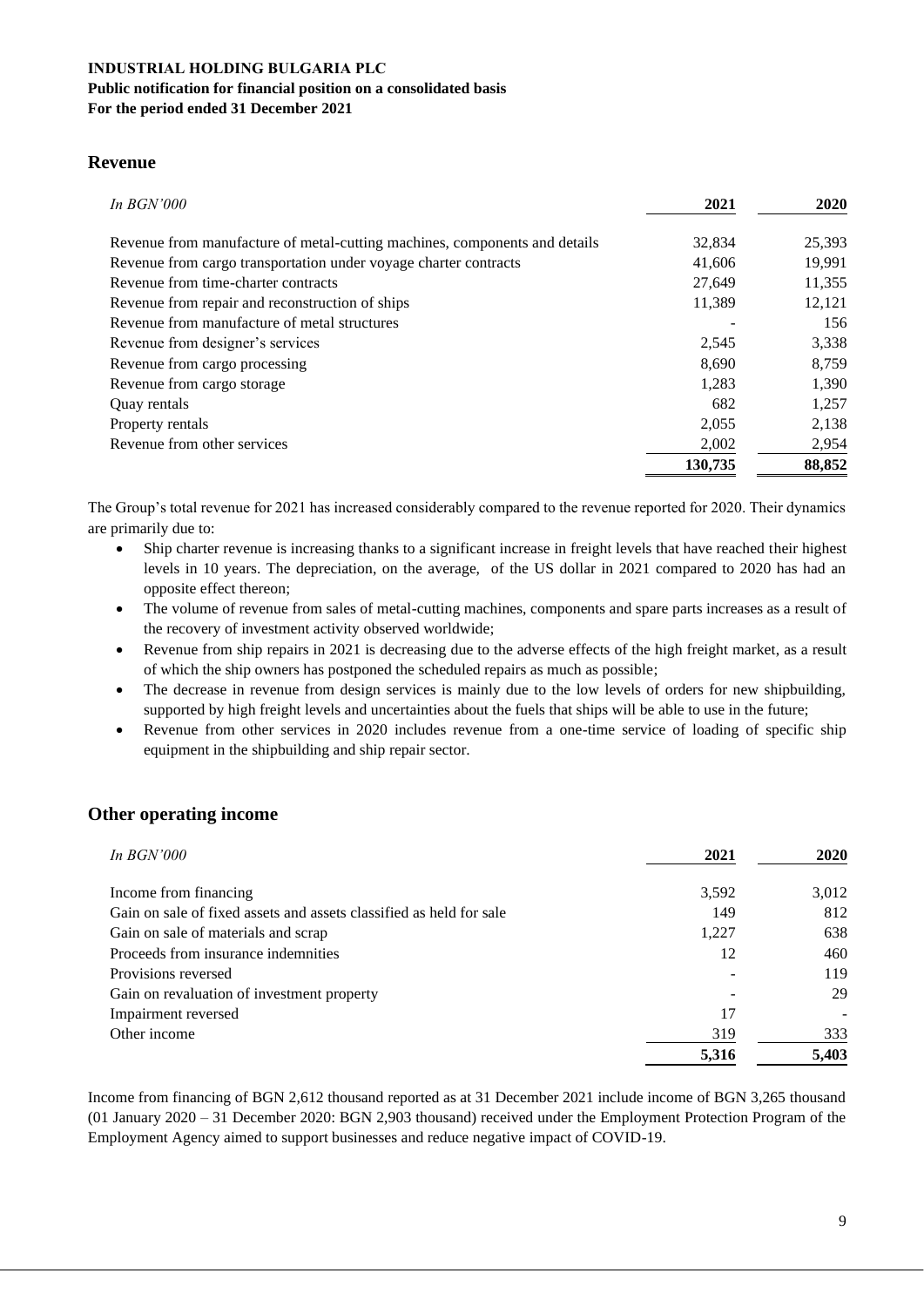### **INDUSTRIAL HOLDING BULGARIA PLC Public notification for financial position on a consolidated basis For the period ended 31 December 2021**

### **Costs of materials**

| $In\,BGN'000$       | 2021      | 2020      |
|---------------------|-----------|-----------|
| Main materials      | (14, 471) | (10, 720) |
| Fuel used un ships  | (7, 491)  | (9,067)   |
| Electric power      | (2,729)   | (1,578)   |
| Auxiliary materials | (2,683)   | (2,656)   |
| Spare parts         | (1,745)   | (2,215)   |
| Other materials     | (670)     | (654)     |
|                     | (29,789)  | (26, 890) |

The decrease in fuel consumption in the operation of ships during 2021 is a result of the Group being operating one ship less compared to 2020. Costs of electricity have increased significantly due to the sharp rise in the price of this energy source despite of the positive effect of the solar parks put in operation by two of the subsidiaries.

# **Costs of hired services**

| In <b>BGN'000</b>                    | 2021      | 2020      |
|--------------------------------------|-----------|-----------|
| Port-related expenses                | (8,237)   | (4,614)   |
| Services of subcontractors           | (5,109)   | (5,516)   |
| Insurances                           | (1,316)   | (1, 414)  |
| Agency services                      | (1,050)   | (631)     |
| Security                             | (894)     | (829)     |
| Repairs                              | (855)     | (915)     |
| Software maintenance on subscription | (417)     | (425)     |
| Civil contracts                      | (341)     | (442)     |
| Legal services                       | (204)     | (409)     |
| Other services                       | (2,061)   | (2,266)   |
|                                      | (20, 484) | (17, 461) |

Port costs in 2021 have increased due to the to the different price levels of services applied by the loading and unloading ports, as well as the different routes of ships compared to 2020.

# **Costs of personnel**

| In $BGN'000$                                                   | 2021      | <b>2020</b> |
|----------------------------------------------------------------|-----------|-------------|
| <b>Salaries</b>                                                | (22,820)  | (22, 222)   |
| Compulsory social insurance                                    | (3,616)   | (3,337)     |
| Management contracts                                           | (1,731)   | (1,508)     |
| Compulsory social and health insurance on management contracts | (108)     | (112)       |
| Unused leave accruals                                          | (250)     | 118         |
| Accruals under IAS 19 – retirement benefits                    | (63)      | (64)        |
| Other personnel costs                                          | (990)     | (991)       |
|                                                                | (29, 578) | (28, 116)   |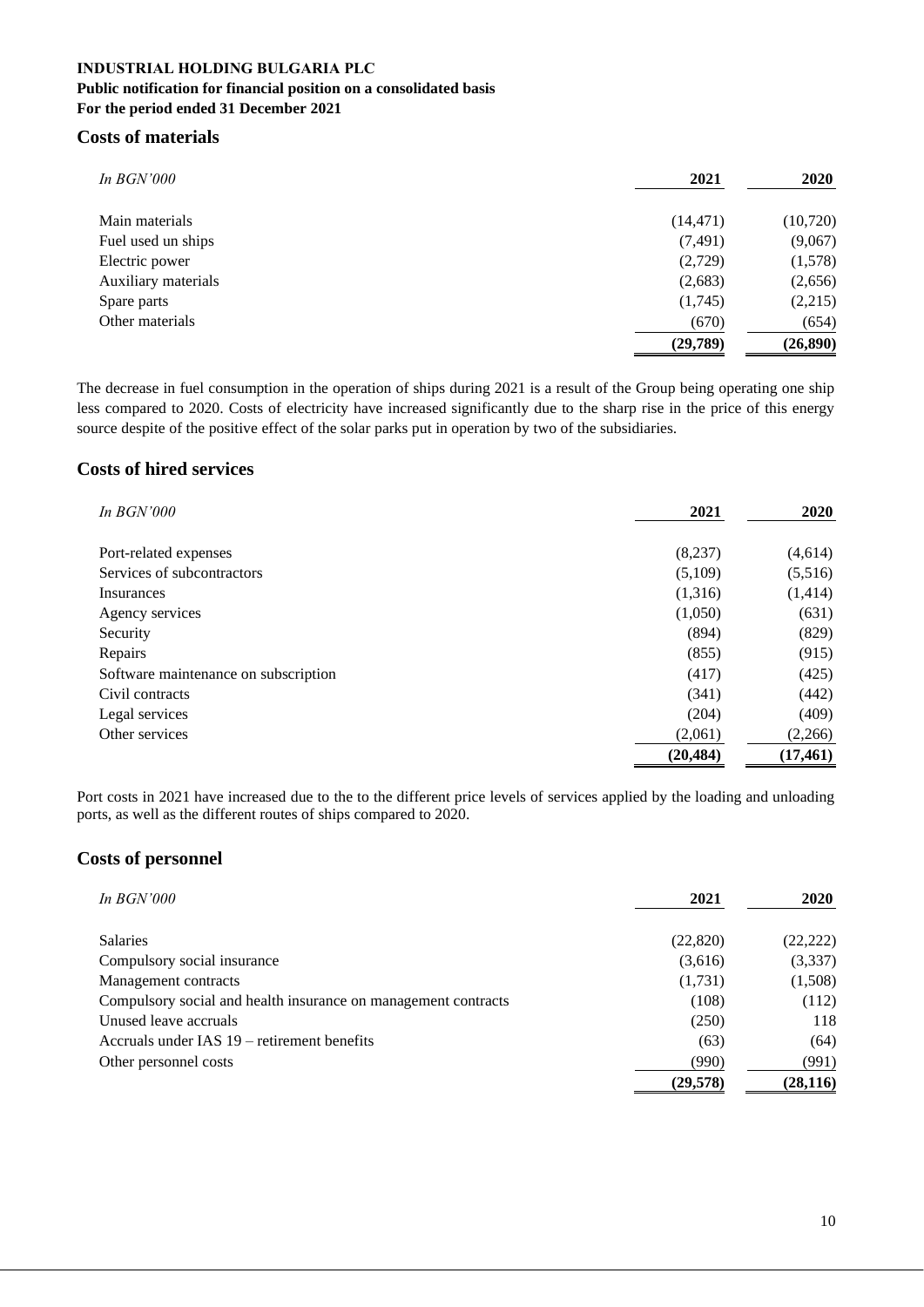#### **Public notification for financial position on a consolidated basis For the period ended 31 December 2021**

#### **Other operating expenses**

| In $BGN'000$                                      | 2021     | 2020      |
|---------------------------------------------------|----------|-----------|
|                                                   |          |           |
| Notarial, judicial and other fees                 | (810)    | (114)     |
| Business trips and replacement of crew            | (686)    | (707)     |
| Local taxes and charges, tax on expenses, and VAT | (695)    | (697)     |
| Impairment                                        | (569)    | (8,833)   |
| Scrap and retirement of fixed tangible assets     | (403)    | (130)     |
| Provisions accrued                                | 235      | (171)     |
| Out-of-court settlement expenses                  |          | (3,745)   |
| Other expenses                                    | (478)    | (831)     |
|                                                   | (3, 406) | (15, 228) |

Notarial, judicial and other fees of BGN 735 thousand were reported in 2021 in connection with a claim of a Group company filed before the London Arbitration Court for non-compliance by a client with its payment commitments.

In 2020, out-of-court settlement expenses include amounts paid to settle a claim for improperly delivered cargo by one of the Group's ships and compensation for occupational accident involving an employee of the Group.

An impairment loss of BGN 8,676 thousand on fixed assets (ships) of the Maritime Transport segment had been reported over the period from January 2020 to December 2020.

### **Finance income and finance costs for the reporting period:**

| <i>In BGN'000</i>            | 2021  | <b>2020</b> |
|------------------------------|-------|-------------|
| <b>Finance income</b>        |       |             |
| Foreign currency gains, net  | 5,272 |             |
| Other finance income         | 4     |             |
|                              | 5,276 |             |
|                              |       |             |
| <b>Finance costs</b>         |       |             |
| Interest expenses            | (824) | (1,380)     |
| Foreign currency losses, net |       | (2,208)     |
| Other finance costs          | (162) | (168)       |
|                              | (986) | (3,756)     |

Foreign currency differences of BGN 2,837 thousand arising from the completed liquidation of Emona Ltd. upon conversion of assets and liabilities of the company reported as a component of other comprehensive income have been reclassified in the income statement for 2021.

#### **Interest expenses**

| In $BGN'000$                                    | 2021  | 2020    |
|-------------------------------------------------|-------|---------|
| Interest expenses on bank loans received        | (385) | (728)   |
| Interest expenses on loans from related parties | (32)  | (210)   |
| Interest expenses on interest rate swap         | (383) | (410)   |
| Interest expenses on lease liabilities          | (24)  | (32)    |
|                                                 | (824) | (1,380) |
|                                                 |       |         |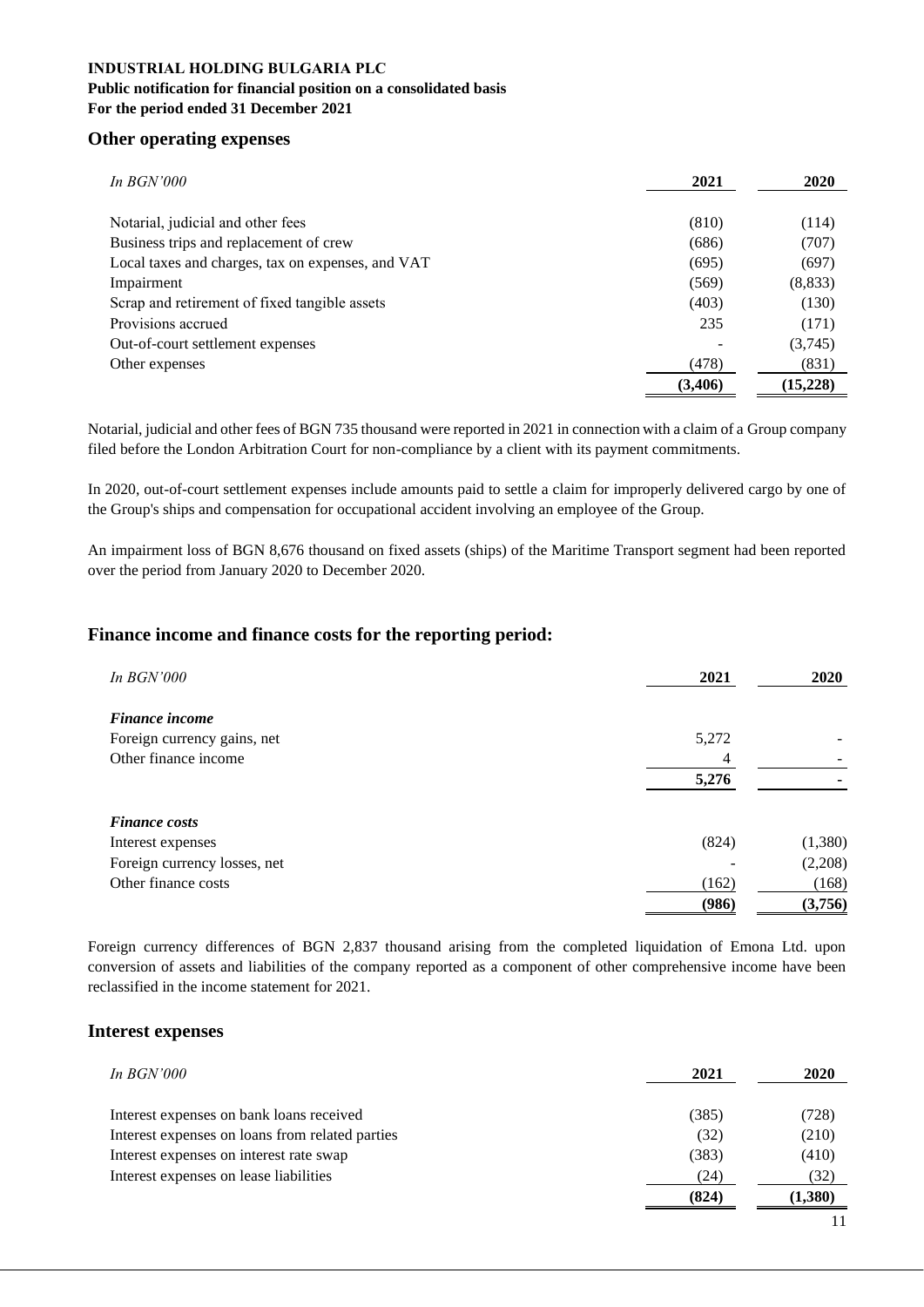#### **INDUSTRIAL HOLDING BULGARIA PLC Public notification for financial position on a consolidated basis**

#### **For the period ended 31 December 2021**

# **Bank loans**

### **Long-term**

**Short-term** 

| In $BGN'000$                                     | Currency   | Interest rate, %     | <b>Maturity</b> | 2021  | 2020   |
|--------------------------------------------------|------------|----------------------|-----------------|-------|--------|
| Contract for the provision of a credit limit for |            |                      |                 |       |        |
| issuance of bank guarantees and working capital  | <b>BGN</b> | 1 M EURIBOR $+1.6\%$ | 2022            |       | 1,561  |
| financing number 319 of 30 November 2006         |            |                      |                 |       |        |
| Syndicated bank loan agreement of 20 December    | USD        |                      | 2022            |       | 9,972  |
| $2011 - \text{long-term portion}$                |            | $1 M LIBOR + 1.59%$  |                 |       |        |
| Bank loan agreement number 16 of 27 March        | EUR        |                      | 2023            | 326   | 5,215  |
| 2018 - long-term portion                         |            | 1.9%                 |                 |       |        |
| Bank loan agreement number 19F-002296 of 08      | EUR        |                      | 2026            | 677   | 862    |
| October 2019 - long-term portion                 |            | 1.6%                 |                 |       |        |
|                                                  |            |                      |                 | 1.003 | 17,610 |

# *In BGN'000* **Currency Interest rate, % Maturity 2021 2020** Syndicated bank loan agreement of 20 December  $2011$  – short-term portion<br> $2011$  – short-term portion Bank loan agreement number 16 of 27 March 2018 - short-term portion<br>
2018 - short-term portion Bank loan agreement number 19F-002296 of 08 October 2019 - short-term portion EUR 1.6% <sup>2026</sup> <sup>186</sup> <sup>186</sup> **3,774 11,456**

In March 2021, the Group renegotiated the terms and conditions of a Syndicated bank loan of 20 December 2011, as six of the instalments due for 2021 had been deferred and transferred to the last repayment instalment the fixed interest margin was increased from 1.5% to 1.59%. The nominal contingent principal of the interest rate swap transaction concluded for the purpose of hedging the interest rate on this loan had been changes and the fixed interest rate on the swap was reduced from 2.60% to 2.07%. In October, the Group's liabilities under the Syndicated bank loan of 20 December 2011 and the associated interest rate swap were early and fully repaid thanks to the increased revenue of the ship companies.

In November 2020, the Group signed a framework agreement number 48272 of 24 November 2020 to provide a revolving credit limit for loans, bank guarantees and letters of credit totalling USD 3,000 thousand to facilitate the needs of the companies - shipowners and the management company from the Maritime Transport segment. The term of the framework agreement matures is until November 2025. The contract is secured by a sea mortgage on one of the Group's ships. In January 2021 the Group utilized USD 2,000 thousand of this limit, which was repaid early and fully in October 2021.

The bank loans are secured by mortgages on land, buildings and transport vehicles (ships), and registered pledges on plant and equipment owned by Group companies with total carrying amount as at 31 December 2021 of BGN 80,049 thousand (31 December 2020: BGN 216,325 thousand). In addition, KRZ Port Bourgas AD has been pledged as an entity.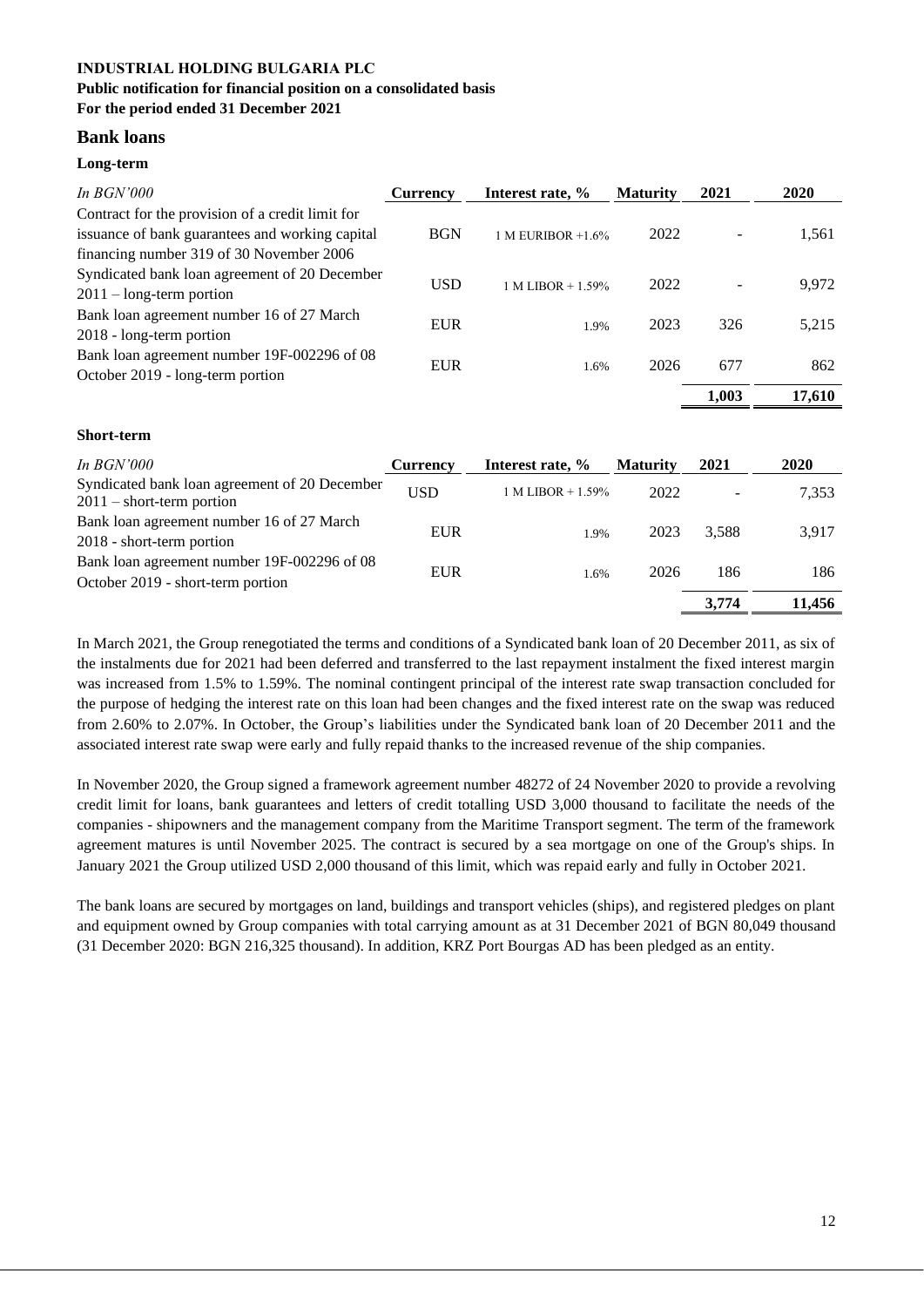#### **Public notification for financial position on a consolidated basis For the period ended 31 December 2021**

At 31 December 2021, there were no liabilities on bank loans from related parties (2020: BGN 17,325 thousand). These loans were fully and early repaid in October 2021.

At 31 December 2021, the Group's unutilised limits in the form of a credit line for working capital financing under bank loans concluded amounted to BGN 5,500 thousand pursuant to Contract 319 dated 30 November 2006.

In February 2022, Industrial Holding Bulgaria AD signed a bank loan agreement in order to provide loan funds for investments to a subsidiary in the amount of EUR 10,000 thousand. The loan matures in February 2028, with a 12-month term of utilization, and is to be repaid in equal repayment instalments as of March 2023. A fixed interest rate of 1.4% per annum has been agreed. Guarantors under the contract are subsidiaries. The contract will be secured by mortgages on real estate (land and buildings) of a subsidiary.

# **Equity**

#### *Share capital - registered*

The share capital is stated at nominal value according to the registration with the Commercial Register.

| In $BGN'000$                                                  | 31 December<br>2021 | 31 December<br>2020 |
|---------------------------------------------------------------|---------------------|---------------------|
| 107,400,643 ordinary shares with nominal amount of BGN 1 each | 107.400<br>107,400  | 107,400<br>107.400  |

The capital of the Group comprises 107,400,643 registered dematerialised voting shares with nominal amount of BGN 1 each that are listed for trading on Bulgarian Stock Exchange.

On 18 November 2021, the General Meeting of Shareholders of Industrial Holding Bulgaria PLC took a decision to reduce the capital of the Company from BGN 107,400,643 to BGN 96,808,417 by invalidating 10,592,226 redeemed treasury shares. The registration with the Commercial Register is pending the expiry of the statutory deadlines.

#### *Shareholders*

The shareholders of Industrial Holding Bulgaria PLC holding more than 5% of the company's capital as of 31 December 2021 are as follows:

|                                                    | Number of shares |             |
|----------------------------------------------------|------------------|-------------|
|                                                    | as at 31         | 31 December |
| <b>Shareholder</b>                                 | December 2021    | 2021        |
|                                                    |                  |             |
| <b>BULLS AD</b>                                    | 65,173,554       | 60.68%      |
| DZH AD                                             | 9,657,874        | 8.99%       |
| Industrial Holding Bulgaria PLC (redeemed treasury | 10.592.226       | 9.86%       |
| shares ongoing invalidation action)                |                  |             |
| <b>Others</b>                                      | 21,976,989       | 20.47%      |
|                                                    | 107,400,643      | 100.00%     |

Bulls AD has an agreement signed with DZH AD for the implementation of a common company management policy of the Company through a joint exercise of the voting rights held, with the way of implementation being determined by Bulls AD.

The total number of the treasury shares held as at 31 December 2020 is 9,073,468 for the total amount of BGN 8,668 thousand. Over the period 01 January 2021 – 31 December 2021, 1,518,758 shares for the total amount of BGN 1,512 thousand were bought up. The number of the treasury shares redeemed as at 31 December 2021 is 10,592,226 shares of BGN 10,180 thousand.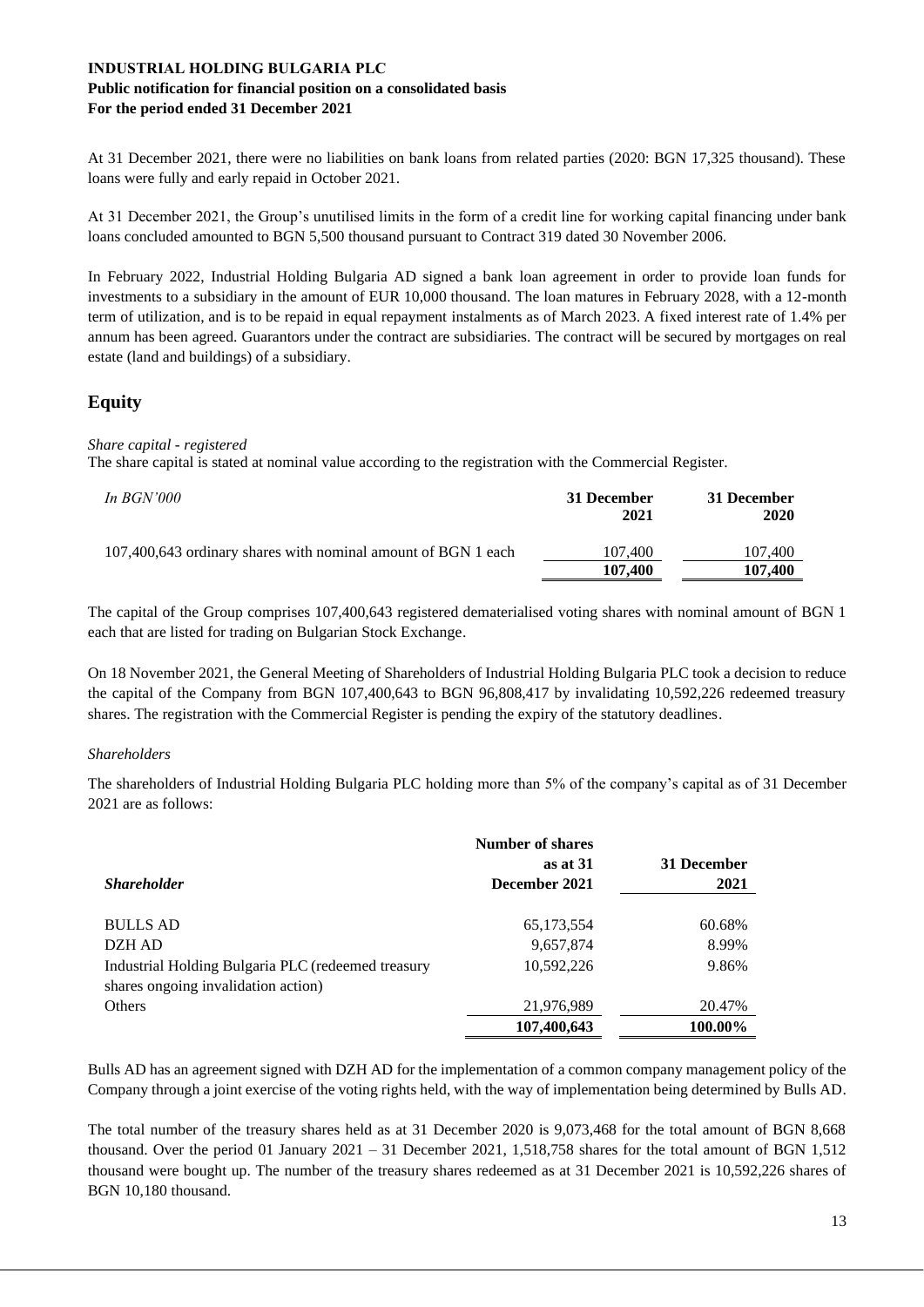#### **Public notification for financial position on a consolidated basis For the period ended 31 December 2021**

By decision of the General Meeting of Shareholders of Industrial Holding Bulgaria PLC of 18 November 2021, the then effective procedure for buying back treasury shares was terminated. At the same time, a new procedure was initiated with the following parameters:

- Number of shares to be redeemed each year for a period of five years up to 3% of the registered capital of the Company for each calendar year, but not more than 10% in total for the entire redemption period and not more than 10% of the entire capital of the Company;
- Minimum amount of the purchase price BGN 1.00 per share;
- Maximum amount of the purchase price BGN 3.00 per share.

# **Related party disclosure under IAS 24**

The consolidated financial data of the Group covers the following companies:

|                                                 |                   | <b>Equity interest</b> |               |
|-------------------------------------------------|-------------------|------------------------|---------------|
|                                                 | <b>Country of</b> | 31 December            | 31 December   |
|                                                 | registration      | 2021                   | 2020          |
|                                                 |                   | $\%$                   | $\frac{0}{0}$ |
| Industrial Holding Bulgaria PLC                 | Bulgaria          | Parent company         | Parent        |
|                                                 |                   |                        | company       |
| Privat Engineering EAD                          | <b>Bulgaria</b>   | 100.00                 | 100.00        |
| <b>ZMM Bulgaria Holding EAD</b>                 | Bulgaria          | 100.00                 | 100.00        |
| <b>ZMM Sliven AD</b>                            | Bulgaria          | 95.98                  | 95.98         |
| ZMM Nova Zagora AD                              | Bulgaria          | 93.57                  | 93.57         |
| <b>IHB Metal Castings EAD</b>                   | Bulgaria          | 100.00                 | 100.00        |
| IHB Electric AD (obliterated from the Register) | Bulgaria          |                        | 97.87         |
| <b>KRZ</b> Port Bourgas AD                      | Bulgaria          | 99.65                  | 99.65         |
| <b>KLVK AD</b>                                  | Bulgaria          | 100.00                 | 100.00        |
| International Industrial Holding Bulgaria AG    | Switzerland       | 100.00                 | 100.00        |
| Maritime Holding AD                             | <b>Bulgaria</b>   | 61.00                  | 61.00         |
| <b>Bulgarian Register of Shipping EAD</b>       | Bulgaria          | 61.00                  | 61.00         |
| Bulyard Shippbuilding Industry AD               | Bulgaria          | 100.00                 | 100.00        |
| <b>IHB Shipping Co EAD</b>                      | Bulgaria          | 100.00                 | 100.00        |
| Emona LTD (obliterated from the Register)       | Marshal Islands   |                        | 100.00        |
| Karvuna LTD                                     | Marshal Islands   | 100.00                 | 100.00        |
| Odria LTD                                       | Marshal Islands   | 100.00                 | 100.00        |
| Tirista LTD                                     | Marshal Islands   | 100.00                 | 100.00        |
| Serdika LTD                                     | Marshal Islands   | 100.00                 | 100.00        |
| <b>Bulport Logistics AD</b>                     | <b>Bulgaria</b>   | 100.00                 | 100.00        |
| <b>Odessos PBM EAD</b>                          | Bulgaria          | 100.00                 | 100.00        |
| <b>IHB</b> Shipdesign AD                        | Bulgaria          | 70.00                  | 70.00         |
| IHB 3 Design AD (in liquidation)                | Bulgaria          | 51.00                  | 51.00         |
|                                                 |                   |                        |               |

On 22 January 2021 the General Meeting of Shareholders of IHB Electric AD (obliterated from the Register) approved the results of the distribution of the company's property after the completion of the liquidation process and preparation of the closing liquidation balance sheet as of 30 November 2020, and took a decision to obliterate it from the Register. On 02 February 2021, the name of the company was obliterated from the Commercial Register at the Registry Agency.

The name of Emona Ltd was obliterated from the Companies Register of the Marshal Islands on 31 May 2021, following the sale of the main asset of the company at the end of 2020, namely m / v Emona.

In November 2021, the General Meeting of Shareholders of IHB 3 Design AD took a decision to discontinue the operations of the company and to announce it in liquidation. The term of liquidation is 6 months as of 17 January 2022.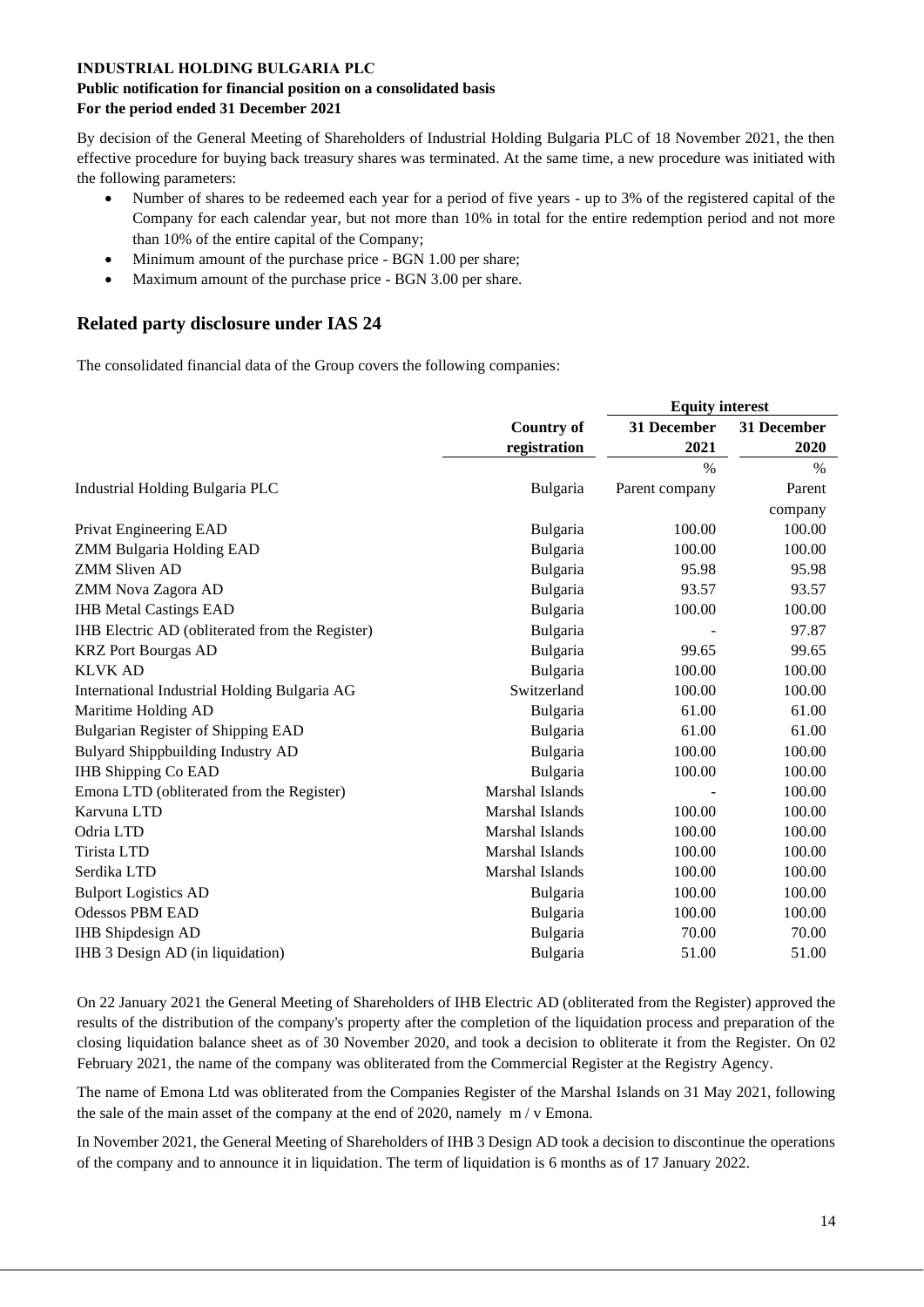#### **Public notification for financial position on a consolidated basis For the period ended 31 December 2021**

The Groups deems that it is a related party with the following persons in accordance with the definitions of IAS 24:

#### *I. Persons exercising control*

- Bulls AD, a company that holds directly 60.68% of Industrial Holding Bulgaria PLC. Bulls AD has an agreement concluded with another shareholder holding 9 657 874 shares representing 8.99% of the capital to implement a common company management policy through a joint exercise of the voting rights held, with the way of implementation being determined by Bulls AD.
- Dimitar Zhelev, a person exercising control over Bulls AD and husband of Daneta Zheleva, the Chief Executive Officer of Industrial Holding Bulgaria PLC.

#### *II. Key management personnel, including the Management and the Supervisory Board of the Company*

#### *III. Entities under the joint control of the Persons exercising control*

*IV. Entities, over which the persons that have control also exercise significant influence or are members of their key management personnel*

# **Related party transactions**

| Trade and other receivables from related parties                   |        |        |
|--------------------------------------------------------------------|--------|--------|
| <i>In BGN'000</i>                                                  | 2021   | 2020   |
| Entities, over which the persons that have control exercise        |        |        |
| also significant influence or are members of their key             |        |        |
| management personnel                                               | 7      | 5      |
|                                                                    | 7      | 5      |
| Cash with banks – related parties                                  |        |        |
| <i>In BGN'000</i>                                                  | 2021   | 2020   |
| Entities, over which the persons that have control exercise        |        |        |
| also significant influence or are members of their key             |        |        |
| management personnel                                               | 12,612 | 4,489  |
|                                                                    | 12,612 | 4,489  |
| Interest-bearing loans and borrowings from banks – related parties |        |        |
| <i>In BGN'000</i>                                                  | 2021   | 2020   |
| Entities, over which the persons that have control exercise        |        |        |
| also significant influence or are members of their key             |        |        |
| management personnel                                               |        | 17,325 |
|                                                                    |        | 17,325 |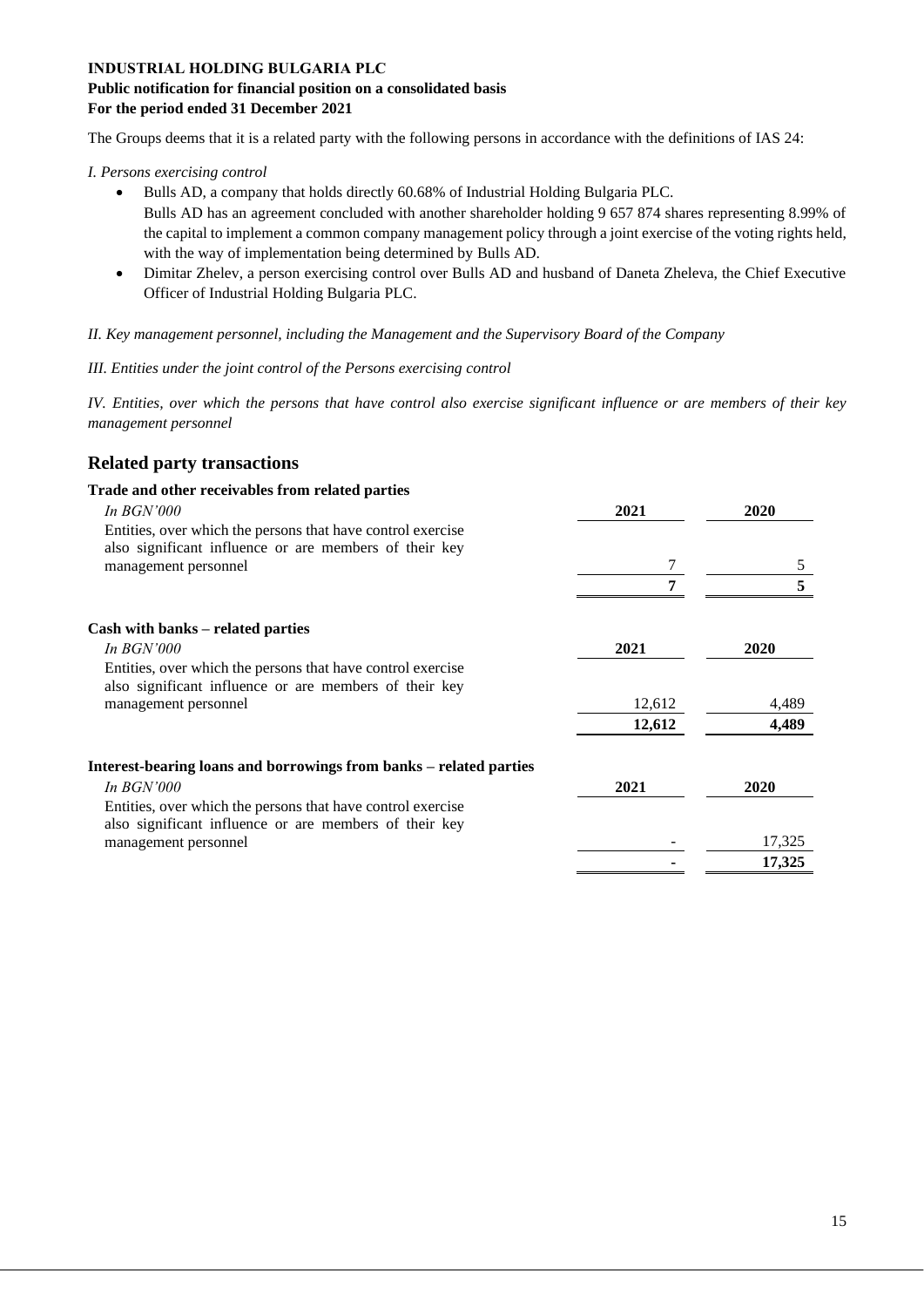### **Public notification for financial position on a consolidated basis For the period ended 31 December 2021**

| Loans from related parties (including interest)                                                                       |        |        |
|-----------------------------------------------------------------------------------------------------------------------|--------|--------|
| In $BGN'000$                                                                                                          | 2021   | 2020   |
| Persons exercising control                                                                                            | 157    | 5,004  |
|                                                                                                                       | 157    | 5,004  |
| Long-term portion                                                                                                     |        | 2,437  |
| Short-term portion                                                                                                    | 157    | 2,567  |
| Principal                                                                                                             | 157    | 4,989  |
| Interest                                                                                                              |        | 15     |
| Trade and other payables to related parties                                                                           |        |        |
| In $BGN'000$                                                                                                          | 2021   | 2020   |
| Entities, over which the persons that have control exercise                                                           |        |        |
| also significant influence or are members of their key                                                                |        |        |
| management personnel                                                                                                  | 9<br>9 | 9<br>9 |
|                                                                                                                       |        |        |
| Other liabilities (derivative financial liability) to banks – related parties                                         |        |        |
| In $BGN'000$                                                                                                          | 2021   | 2020   |
| Entities, over which the persons that have control exercise<br>also significant influence or are members of their key |        |        |
| management personnel                                                                                                  |        | 405    |
|                                                                                                                       |        | 405    |

Interest expenses accrued over 2021 under an interest rate swap contract with a bank - related party amount to BGN 383 thousand (2020: BGN 410 thousand), and interest paid amounts to BGN 460 thousand (2020: BGN 352 thousand).

#### **Sales transactions**

| In $BGN'000$                                                                                                          | <b>Transaction type</b> | 2021 | 2020  |
|-----------------------------------------------------------------------------------------------------------------------|-------------------------|------|-------|
| Persons exercising control                                                                                            | Rental income           |      |       |
|                                                                                                                       |                         |      |       |
| Entities under common control of the persons exercising                                                               | Sale of assets held for |      |       |
| control                                                                                                               | sale                    |      | 831   |
|                                                                                                                       | Sales of services       |      | 9     |
|                                                                                                                       | Rental income           |      | 11    |
|                                                                                                                       | Other sales             |      | 12    |
|                                                                                                                       |                         | 6    | 863   |
| Entities, over which the persons that have control exercise<br>also significant influence or are members of their key |                         |      |       |
| management personnel                                                                                                  | Sales of services       | 51   | 48    |
|                                                                                                                       | Rental income           | 88   | 83    |
|                                                                                                                       | Other sales             | 6    | 3     |
|                                                                                                                       | Insurance indemnities   |      | 458   |
|                                                                                                                       |                         | 145  | 592   |
|                                                                                                                       |                         | 152  | 1,456 |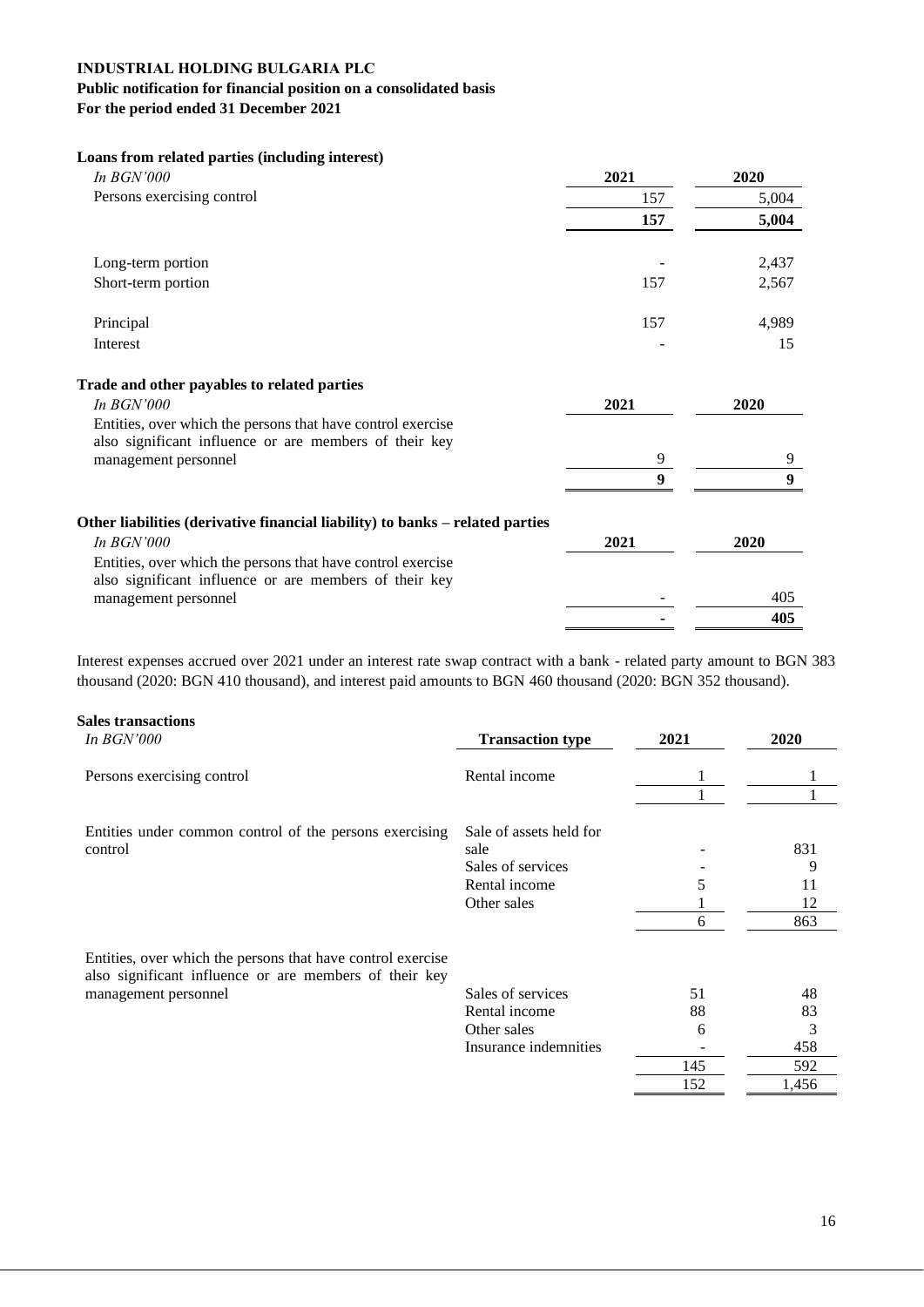# **Public notification for financial position on a consolidated basis**

**For the period ended 31 December 2021**

| <b>Purchase transactions</b><br>In $BGN'000$                                                                          | <b>Transaction type</b>       | 2021 | 2020 |
|-----------------------------------------------------------------------------------------------------------------------|-------------------------------|------|------|
| Entities under common control of the persons exercising                                                               | Purchase of materials         |      |      |
| control                                                                                                               | Purchase of hired             |      | 3    |
|                                                                                                                       | services                      |      | 3    |
|                                                                                                                       |                               |      | 6    |
| Entities, over which the persons that have control exercise<br>also significant influence or are members of their key | Purchase of hired<br>services |      |      |
| management personnel                                                                                                  |                               | 627  | 766  |
|                                                                                                                       | Other finance costs           | 124  | 123  |
|                                                                                                                       |                               | 751  | 889  |
|                                                                                                                       |                               | 751  | 895  |

#### **Movements of interest-bearing loans and borrowings from banks – related parties**

| In $BGN'000$                                                                                                                                     |      | <b>Amounts</b><br>received /<br>(provided) | <b>Amounts</b><br>(paid) $/$<br>refunded | <b>Interest</b><br>(expenses)<br>income | Interest paid |
|--------------------------------------------------------------------------------------------------------------------------------------------------|------|--------------------------------------------|------------------------------------------|-----------------------------------------|---------------|
| Entities, over which the persons that have<br>control exercise also significant influence<br>or are members of their key management<br>personnel | 2021 | 3.217                                      | (21, 411)                                | (227)                                   | (251)         |
| Entities, over which the persons that have<br>control exercise also significant influence<br>or are members of their key management<br>personnel | 2020 |                                            | (6,348)                                  | (484)                                   | (528)         |
|                                                                                                                                                  | 2021 | 3,217                                      | (21, 411)                                | (227)                                   | (251)         |
|                                                                                                                                                  | 2020 |                                            | (6,348)                                  | (484)                                   | (528)         |

#### **Movements of loans from related parties**

| In $BGN'000$                                                       |      | <b>Amounts</b><br>received /<br>(provided) | <b>Amounts</b><br>(paid) $/$<br>refunded | <b>Interest</b><br>(expenses)/<br>income | Interest paid |
|--------------------------------------------------------------------|------|--------------------------------------------|------------------------------------------|------------------------------------------|---------------|
| Persons exercising control                                         | 2021 |                                            | (4, 861)                                 | (32)                                     | (40)          |
| Entities under common control of the<br>persons exercising control | 2021 |                                            |                                          |                                          |               |
| Persons exercising control                                         | 2020 | 3,319                                      | (8,800)                                  | (209)                                    | (211)         |
| Entities under common control of the<br>persons exercising control | 2020 | 1.704                                      | (1,202)                                  | (1)                                      | (1)           |
|                                                                    | 2021 |                                            | (4, 861)                                 | (32)                                     | (40)          |
|                                                                    | 2020 | 5,023                                      | (10,002)                                 | (210)                                    | (212)         |

#### **Terms and conditions of related party transactions**

The sales to and purchases from related parties are made at contractual prices. Outstanding balances at the period-end are unsecured (except for loans), interest free (except for loans) and the settlement is made in cash. There have been no guarantees provided to or received for related party payables or receivables, except for the ones listed below. For the period ended 31 December 2021 (31 December 2020: Nil), the Group had not written down related party receivables. A review for impairment is made every financial year through examining the financial position of the related party and the market in which the related party operates.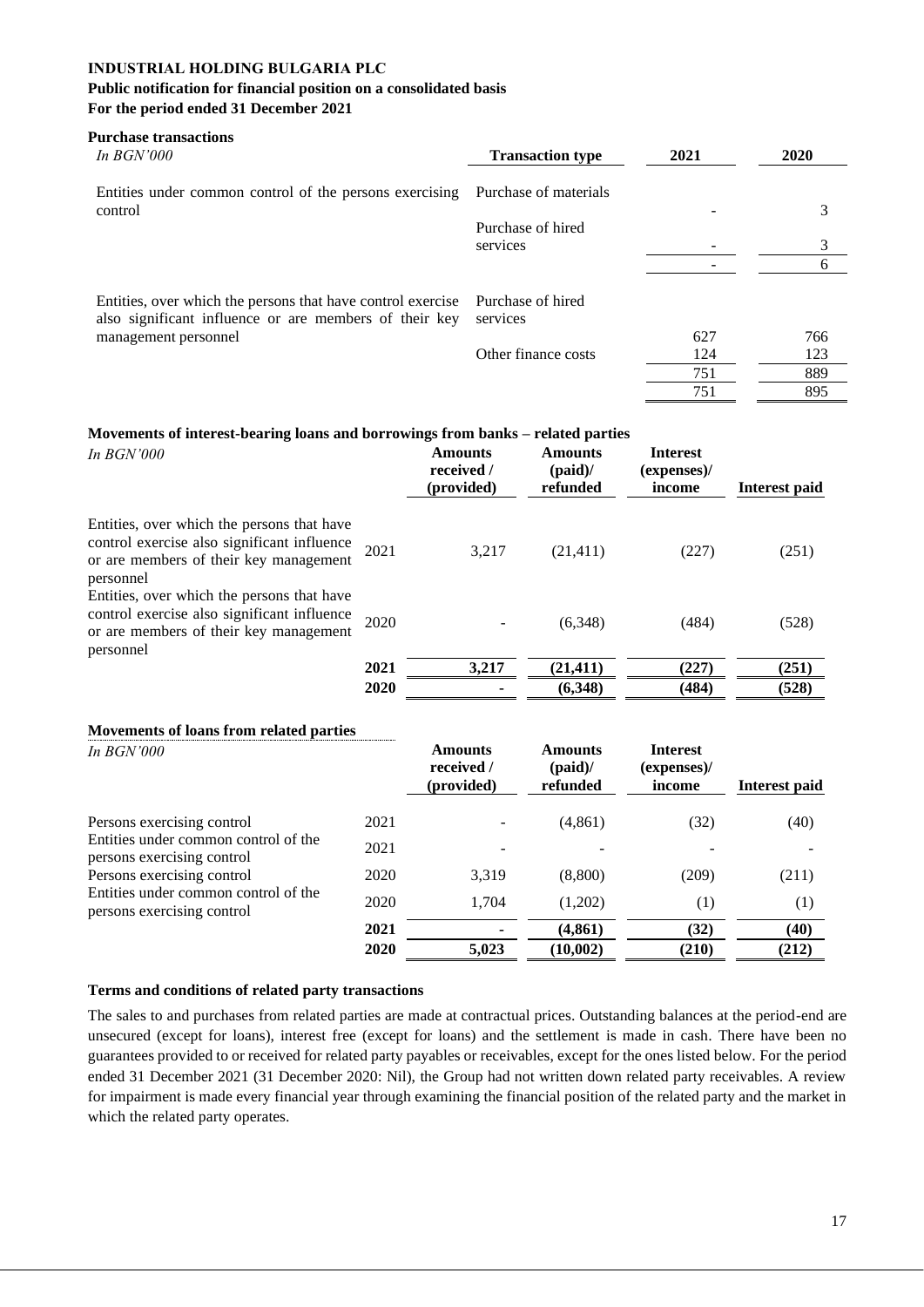#### **INDUSTRIAL HOLDING BULGARIA PLC Public notification for financial position on a consolidated basis For the period ended 31 December 2021**

#### **Commitments and contingencies**

#### **Legal claims**

In connection with a ship repair, Bulyard Shippbuilding Industry AD has filed a claim with the Arbitration Court in London, according to the Rules of the Association of London Maritime Arbitrators (ALMA), for non-compliance by a client with payment commitments. Accordingly, the client has filed a counterclaim challenging the term of performance of the service and the volume of actions performed. The case is pending a decision.

#### **Guarantees**

According to Contract 319 of 30 November 2006 signed with a commercial bank for granting a credit limit for issuance of bank guarantees, letters of credit and working capital financing of the Holding and/or Group entities with a limit of BGN 10,000 thousand, as at 31 December 2021:

- bank guarantees of BGN 20 thousand (31 December 2020: BGN 20 thousand) were issued to Group companies: IHB Metal Castings AD,
- a letter of guarantee was issued to cover a liability of KRZ Port Burgas AD amounting to BGN 3,000 thousand (31 December 2020: BGN 3,000 thousand);
- no letters of credit were issued (31 December 2020: BGN 264 thousand);
- a revolving credit line for working capital financing of BGN 5,500 thousand was opened (31 December 2020: BGN 5,500 thousand). As of 31 December 2021, no amounts were utilised by the Holding and/or by subsidiaries.

As of 31 December 2021, the unutilized limit under this contract for provision of a credit limit amounted to BGN 5,500 thousand.

The contract with the bank is secured by a registered pledge on the commercial enterprise of KRZ Port Burgas AD as a combination of rights, obligations and factual relations, with registration of the main assets with the respective registries.

#### **Collateral**

In November 2020, in connection with Framework agreement to provide a revolving credit limit for loans number 48272 of 24 November 2020, bank guarantees and letters of credit totalling to USD 3,000 thousand, the company-borrower and the company-co-borrower under the framework agreement concluded financial collateral agreements through a pledge of cash receivables on all their accounts with the bank-creditor in the amount of the loan liability for the time being.

In 2019, in connection with Bank loan contract number 19F-002296 of 08 October 2019 received for the purpose of financing the construction of a photovoltaic power plant, the company- borrower under the loan signed a financial collateral agreement through a pledge of receivables over all its accounts with the bank-creditor in the amount of the loan liability for the time being. In 2020, the company-co-borrower under the loan also signed a financial collateral agreement.

In 2018, in connection with Bank loan contract number 16 of 27 March 2018 concluded for the purpose to finance partially a debenture loan, Industrial Holding Bulgaria PLC and the entities-guarantors under the loan signed financial collateral agreements through a pledge of receivables providing for a right of use over all their accounts with the bank-creditor in the amount of the loan liability for the time being.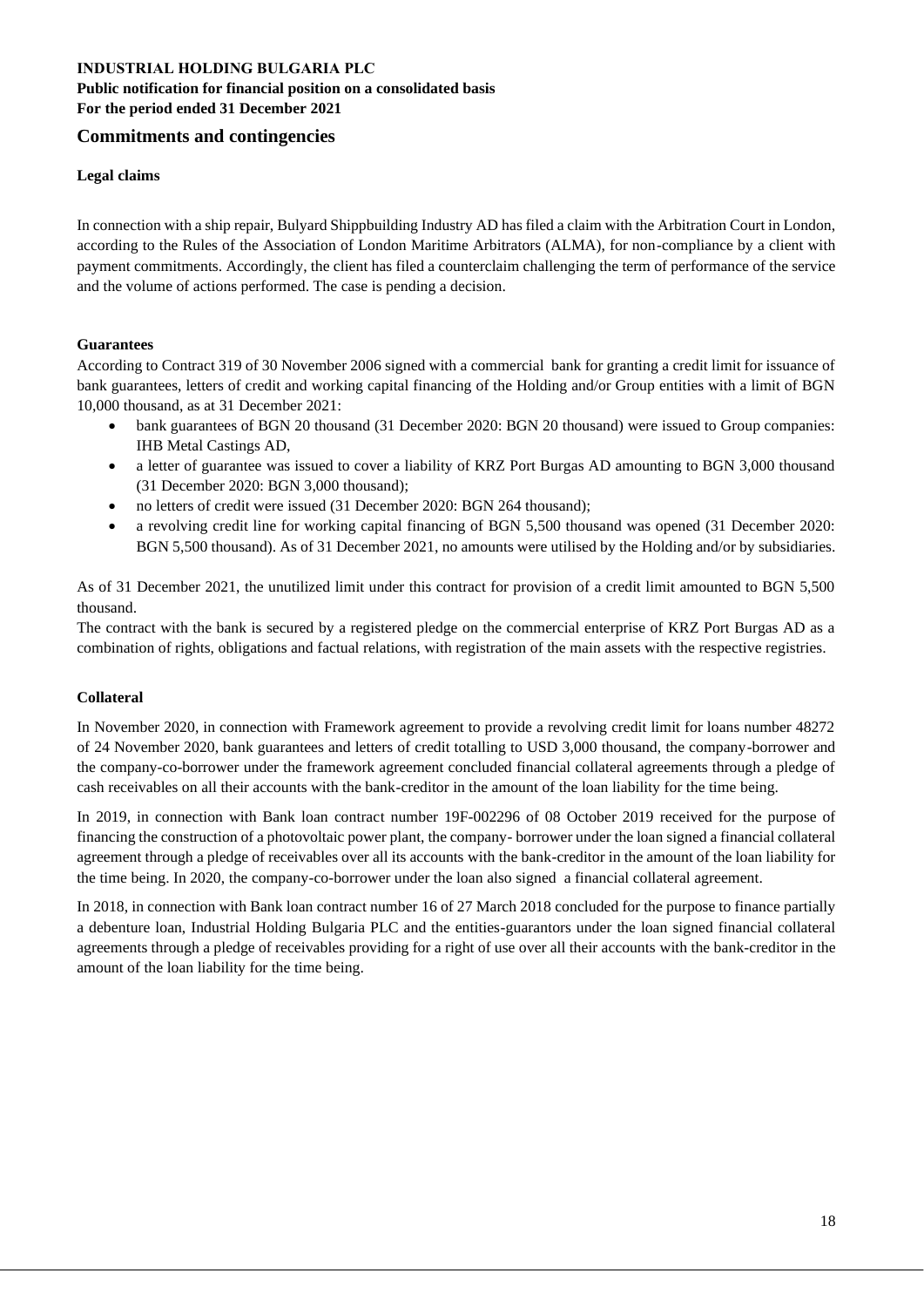# **Public notification for financial position on a consolidated basis**

**For the period ended 31 December 2021**

#### **Non-systematic Group specific risks**

#### **Risks associated with the holding structure and the structure of the Group's portfolio**

The Group's investments are focused on businesses characterised by slow rotation of funds invested (machine-building), dependency on energy and other resources (machine-building, ship repair, maritime transport) and high cyclicity (ship repair, ship design, maritime transport, classification and certification, port activity), thus reducing the level of return of the overall investment portfolio.

#### **Risks arising from pandemics and epidemics**

Globalization worldwide and the freer movement of goods and people lead to a significantly faster spread of pandemics and epidemics, and make it difficult to locate them in individual regions / countries, which in the case of more serious diseases, such as COVID-19, blocks world trade, limits and pose difficulties on the supply chain, and has an adverse impact on all economic agents. Possible extension / reduction of restrictive measures in individual countries are risks that can lead to both improvement and deterioration of the external environment.

The high incidence of COVID-19 in Bulgaria at the moment and yet the low rate of vaccinated people create a number of difficulties in the implementation of the main business processes of the Holding and its subsidiaries. On the other hand, the fact that Bulgaria remains in the red COVID zone has a negative impact on trading partners of the companies.

#### **Risks arising out of dependence on the development of the global economy and trade**

The state of the global economy and demand for raw materials underpin the development of trade. Of all segments in the IHB's investment portfolio, the most direct and imminent impact they have on the shipping industry. Stress on the market and pressure on the freight have a number of divergent factors:

- cyclicity of the shipping industry cycles are linked to the global economy and the balance between the proposed shipping tonnage and the needs of exporters and importers. Risk exists for operators who have failed to properly plan and distribute their cash flows at a time of difficult access to finance under aggravated conditions during crisis;
- number of ships in construction and entry into service and state of the ship cutting market
- increased environmental restrictions the introduction of new eco-norms and directives against environmental pollution and for energy savings for vessels imposes mandatory reconstructions of vessels to comply with regulations, shortens the time of operation of ships, and make their operation more expensive;
- global fuel problems on the one hand, oil can be a cause of conflict and, on the other hand, the price and availability of it can be a cause of erosion or a fall in the freight market, as marine fuels are the main raw material in the industry and stock commodity;
- development potential stems from major infrastructure projects, major investments in the gas and oil sectors, etc.

The level of economic activity worldwide has impacted, albeit more slowly, on machine building, shipbuilding and ship repair, while port operations depend to a greater extent on the developments in the domestic market.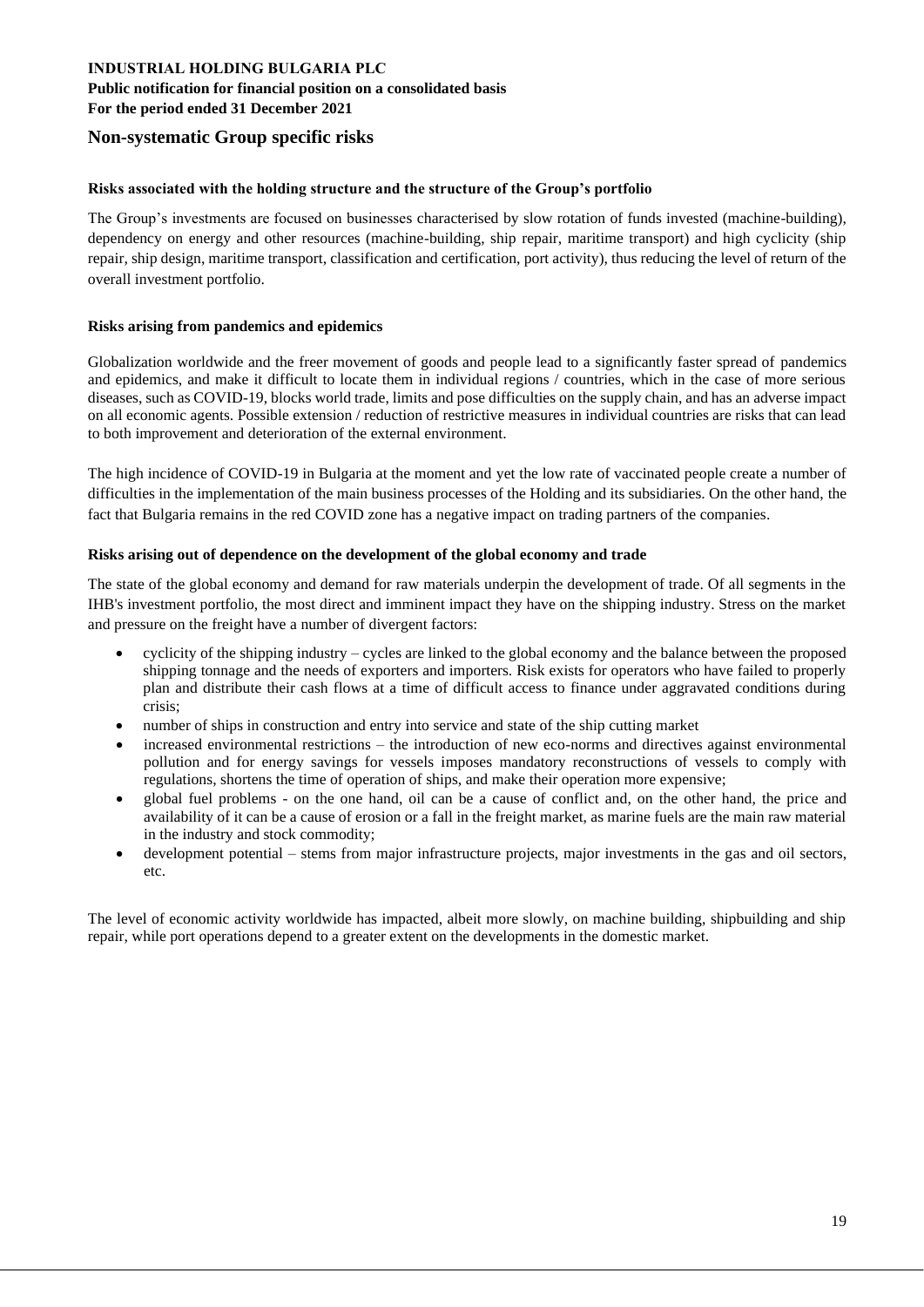#### **Public notification for financial position on a consolidated basis For the period ended 31 December 2021**

#### **Risk of political instability in traditional markets and regions, military activities and/or penalties imposed**

This risk stems from future changes in economic policy imposed by objective economic or political circumstances continuing war conflicts around the world, political uncertainty in many places, sanctions and restrictions imposed on trade with a number of countries. This risk impedes the free movement of goods and leads to a change in trade flows and transport corridors, and hampers the access of registry inspectors to supervised vessels. The risk also affects the machine building segment by reducing sales volumes on traditional markets. The military conflict between Russia and Ukraine, depending on the reaction of the world's leading political forces, will have a negative impact on both sales and supplies to most segments of the Group.

#### **Risks associated with fraud and abuse**

As a result of the spread of the COVID-19 pandemic, the risk of fraud and abuse increases, including that related to cyberattacks, unscrupulous trade practices, bankruptcies of contractors, etc.

#### **Risks relating to environment legislation**

The domestic and international legislation on ecology implies compliance with a number of measures on prevention, control and reduction of various types of environmental pollution. The trend in recent years is to increase regulations in this area. The pressure on phasing out the use of traditional energy sources (such as oil or gas) is growing worldwide. Restrictive duties are being introduced on imports of raw materials from countries that do not follow the European Union's environmental policies.

The Group's policy is to comply with all regulatory obligations in the area of ecology, which is linked to fixed investments for the alignment and maintenance of facilities and processes in accordance with the required standards and norms. All investment projects are also in line with environmental protection requirements.

#### **Risk related to the prices of basic raw materials, materials and energy sources**

This risk results from changes in the prices of raw materials, materials and various energy sources being used. The rise in prices has an extremely unfavourable effect on the results of manufacturing companies operating in metal-intensive and energy-absorbing segments, such as machine building and ship repair. Maritime transport is highly dependent on the prices of fuels. The impact of changes in the market price of electric energy is similar, as the electric energy is subject to international supply and demand and is determined by factors beyond the control of management. For several years now, the supply of electric energy has been negotiated at a Group level on the open market.

Since the beginning of 2021 and in 2022 as well, the level of this risk has been high. Gas, electricity and heat prices have already risen sharply across Europe.

Additional inflationary pressure is being exerted by the many monetary incentives introduced worldwide by countries to deal with the effects of the pandemic. The broken supply chains due to COVID-19 also affect the growth of international prices of raw materials and goods, which fuels inflation at a rapid pace and everyone faces serious challenges.

The price jump cannot be transferred directly to the end customers and will significantly affect the profitability of the products and services offered by the Group.

#### **Risks relating to attracting and retaining experienced and qualified employees**

Given the problems with the effectiveness and relevance of the education system in Bulgaria and the demographic collapse in the country, many sectors of the national economy are experiencing a capacity crunch fuelled by the long-standing lack of focus on secondary vocational education. The lasting trend of declining and aging population in our country reduces people of working age. Employees' professional qualities affect directly entity's financial results and innovation performance. The risk is reinforced by the convertible nature of some professions and high worldwide demand for such staff. Management has adopted a long-term approach to human resource management related to preliminary and subsequent qualification of staff, as well as a close cooperation with the academic society in the country.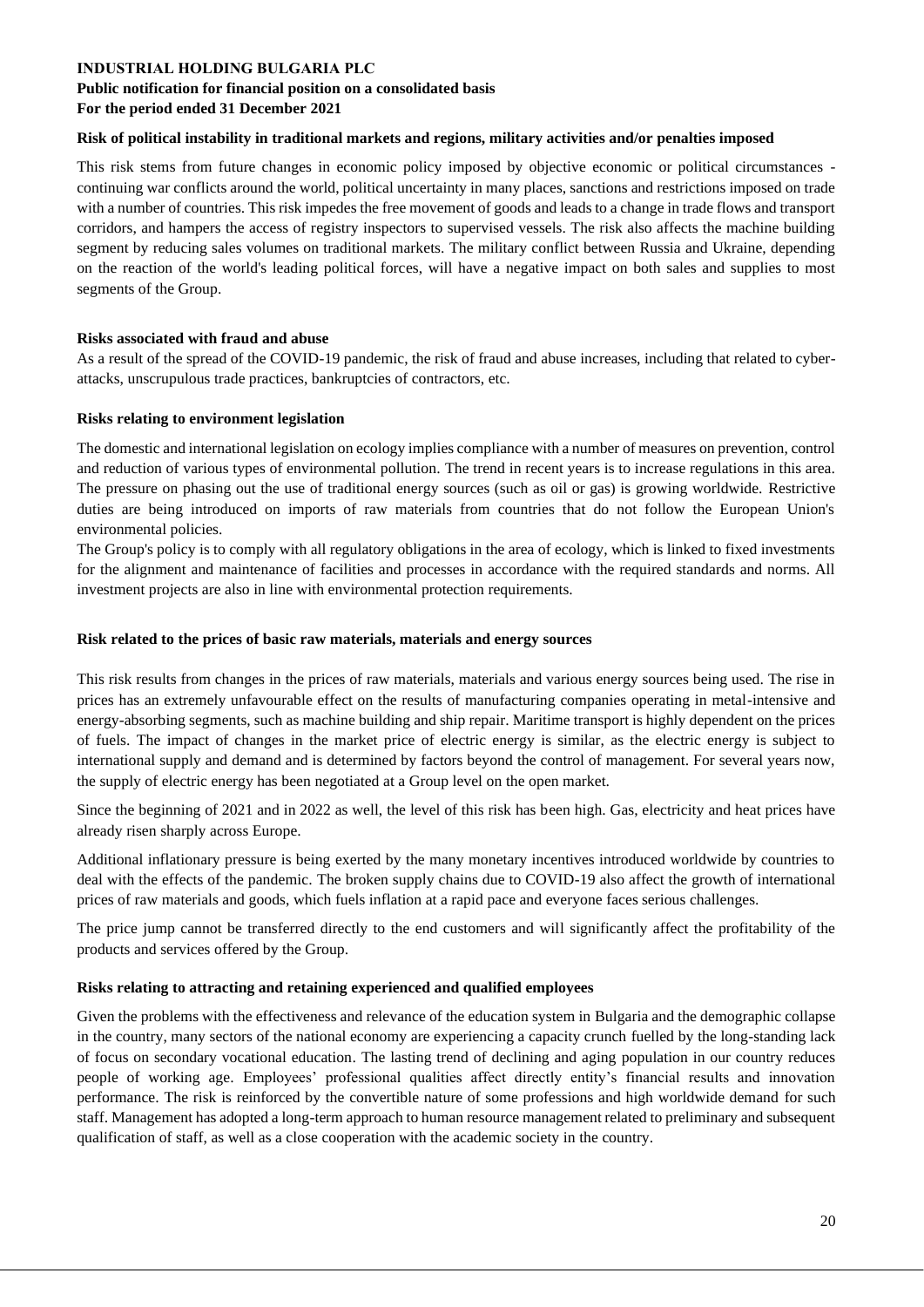#### **Public notification for financial position on a consolidated basis For the period ended 31 December 2021**

#### **Credit risk**

Credit risk is the risk of possible financial loss if a client or a party to a financial instrument fails to perform its contractual obligations. The risk is mainly related to receivables from clients and investments in other financial assets.

*Receivables from clients –* The Group's credit risk exposure depends on the customer's individual characteristics that differ between sectors. The most affected segments are that of ship building, ship design, classification and certification, and port activities.

The war between Russia and Ukraine and the related responses of other countries increase the credit risk worldwide and for the Group in particular. The Group's credit policy provides for that each new client shall be investigated for solvency before being offered the standard delivery and payment terms and conditions. Besides the price offered, when selecting a potential client or a charterer managers consider its credit rating, reputation, popularity, recommendations, etc.

*Investments –* The Group invests mainly in businesses and companies where the Holding holds the control and power to determine their development strategy. With respect to portfolio investments, the ambition is to invest in liquid securities. Part of investments are made over considerable periods of time, during which it is possible that the Group will receive a very limited yield, lower profits, and may even experience losses.

*Guarantees* - It is a policy of the Group to issue financial guarantees only to subsidiaries and only after obtaining the preliminary approval of the managing bodies. There is a risk that the guarantees may be utilised in the event of nonperformance of the covered liabilities.

#### **Liquidity risk**

Liquidity risk is the probability that the Group will be unable to meet all its obligations when they become due. Such risk may arise in case of delayed payments by clients. The Group companies elaborate financial planning to cover their expenses and current payables for a period of 90 days, including settlement of financial liabilities. Where possible, a deferred payment to suppliers and subcontractors is applied in combination with the above measures, but without affecting negatively their businesses. The Holding's management supports the Group companies' efforts towards attracting bank financing for investments and capacity utilization in the form of revolving credits for working capital in support of production. The attracted volumes of funds are maintained at pre-determined levels and approved only after their economic effectiveness for each company has been proven.

#### **Currency risk**

The Group companies are exposed to currency risk as they perform purchases and/or sales and/or receive loans in currencies, other than the functional currency. Aiming at reducing the Group's exposure to currency risk, the Holding's management is trying to minimise the payments in foreign currencies other than the functional currency in the operating activity of most companies. The goal is that transactions with customers and suppliers are agreed primarily in BGN and EUR for the companies the functional currency of which is the Bulgarian lev and in USD for the ship companies, as USD is the main currency, in which the ship business operates. Given the Bulgaria's jointing the ERM II exchange rate mechanism (the so-called euro area waiting room), there is a low risk that the EUR exchange rate agreed vis-à-vis the exchange rate of the Bulgarian lev in the event of entry into the Euro area to be different from the one currently effective. The Group is exposed to currency risk from changes in the exchange rate of the US Dollar in relation to the free cash flows generated by maritime transport. The increase in the revenue share from foreign ships in total sales strengthens the impact of this risk on the financial results of the ship register.

#### **Interest rate risk**

The Group companies are exposed to interest rate risk in cases of financing, whose price includes a floating interest rate component plus a margin. In managing this risk, management seeks to either negotiate fixed-rate loans or to conclude hedging transactions aiming at minimizing the effects of the changes in the floating interest rate component. Rising inflation in 2021 could lead to a change in Central Banks' policies to increase interest rates and impose tighter fiscal conditions in the future.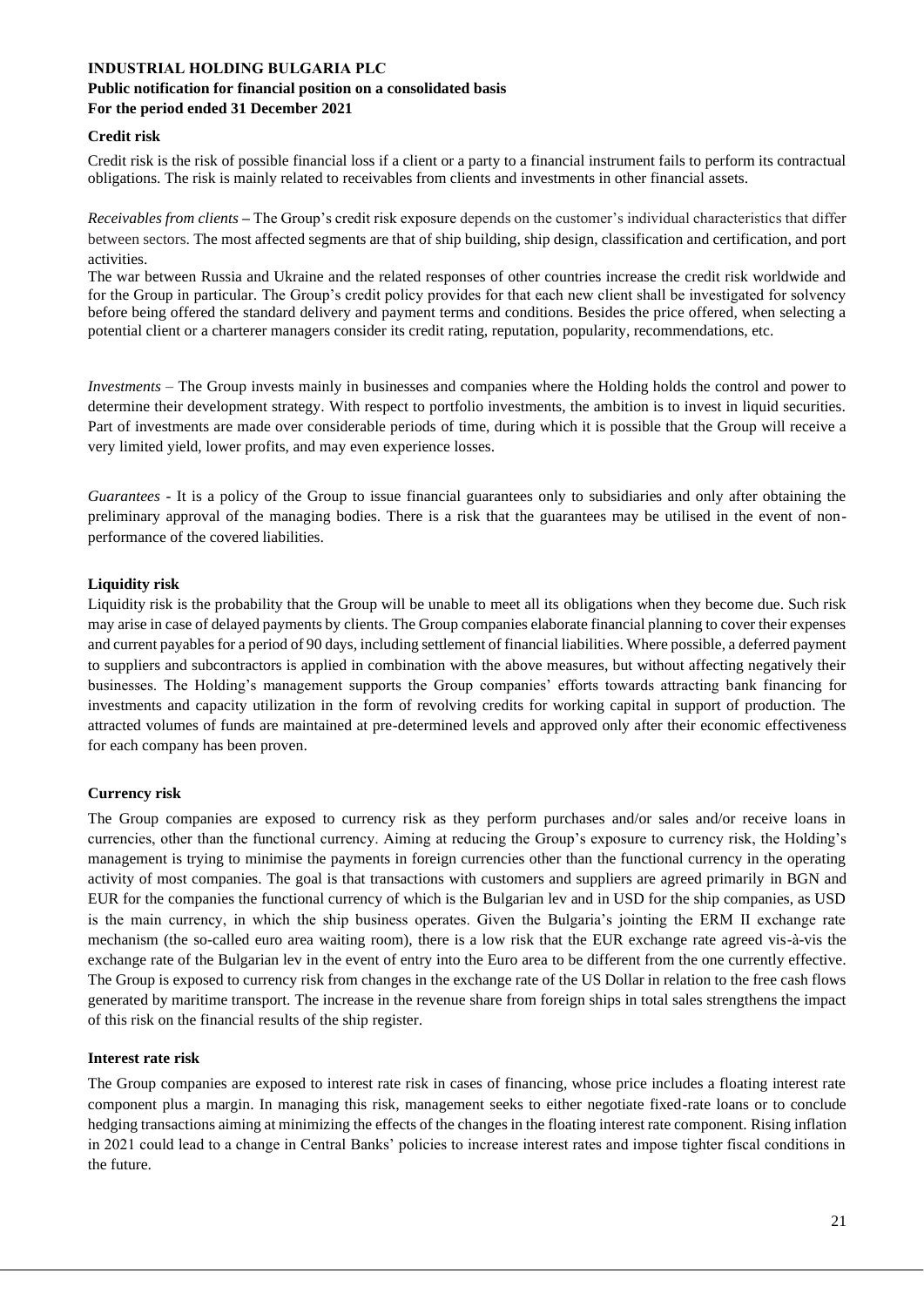#### **Public notification for financial position on a consolidated basis For the period ended 31 December 2021**

#### **Systematic risks**

The Holding and its subsidiaries are exposed to systematic risks relating to the market and macro-environment in which the companies operate. These risks cannot be managed and controlled by the management team.

# **Trends for businesses, in which the Group companies operate**

#### **Maritime transport**

The shipping market has maintained its high growth rate over the entire 2021. The demand for ship tonnage increased significantly freight levels, reaching their highest levels for the last 10 years. The main impetus for the restart of maritime transport was given by the recovery of the global economy, accompanied by the need to supply of many and different goods. Congestion in many ports has blocked part of the available ship tonnage and as a results price levels have risen. Complicated relations among some countries have changed cargo flows and forced deliveries from more distant destinations with smaller vessels. All these factors contributed to the segment achieving high positive results.

Despite the rise in the price of scrap metal, the cutting of old vessels and reduction of tonnage in operation continues at a slow pace and volume, as many owners try to make the most of market demand and high freight before scraping their old ships. This has had a negative impact on orders for new vessels, which remain at low levels. The impact of the serious rise in the prices of steel, fuels and the ever-increasing environmental requirements towards new ships is similar. There is no foreseeable horizon in which the owners of the new vessels will be able to operate them without making additional costs for compliance with regulatory changes and restrictions. There is no clarity as regards the concept of environmentally friendly marine fuel and at the same time, effective new fuel in view of the new regulations.

It is expected that the logistics chains will recover gradually and stocks will replenish in 2022. As a result, the market may score a decline and then calm down and stabilize at relatively high levels of freight. The future of shipping will depend on the development of the COVID-19 pandemic and its impact on the global economy, the US-China trade war, numerous local conflicts and sanctions that were imposed.

The Group's ships sail with Bulgarian crews, the recruitment of which is a problem due to the convertible nature of their professions and limited number of qualified staff.

The profitability of this segment of the Group's portfolio is influenced by the existing convention for ballast water treatment, which is being implemented in stages. After the two ships from the fleet of IHB - m / v Karvuna and m / v Anteya, in September 2021 a ballast system was installed on m / v Diamond Sea as well. The m / v Diamond Sky will cover the new environmental standards in its upcoming class renovation scheduled for the first half of 2022. These mandatory investments worsen the entities' financial ratios as they do not have a positive impact on their profitability and require serious expenses and more days out of operation; however, they enable ships to continue operating and generating revenue in the future. In the coming years, the impact of other new regulations for the reduction of carbon dioxide emissions in the atmosphere in accordance with Plan 2030-2050 will be assessed, as well as possible solutions to comply therewith.

#### **Ship building and ship repair**

The expectations for business recovery in 2021 were conditioned primarily by the need for the ship repairs, postponed due to the pandemic, to be carried out so that the vessels could continue operating. Following this trend, orders gradually recover. However, the high freight levels in shipping had impacted adversely on the workload of Bulyard Shipbuilding Industry AD in the second half of the year, as they again encouraged shipowners to postpone class repairs in order to take advantage of the peak of the market or, if not able to postpone them, to limit the volume of repairs to a minimum in order to shorten the term and reduce losses of ships being out of charter. Price competition in the industry at the regional level has intensified a lot, strengthened by the highly depreciated Turkish lira. As a result, the shipyard reported a decline in the revenue earned in 2021 compared to those reported in 2020. The industry was also negatively affected by the sharp jump in the prices of materials and especially of energy resources.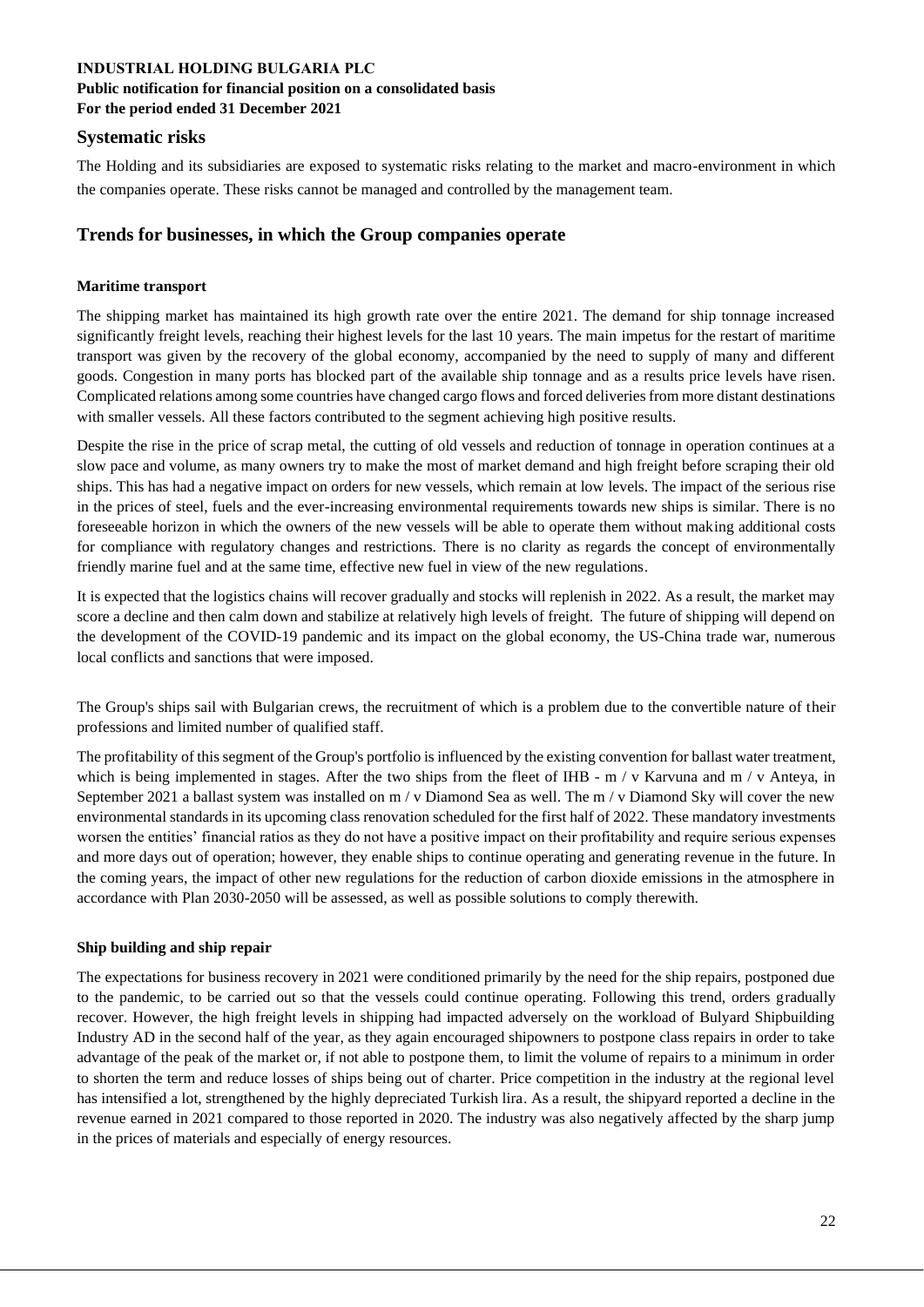#### **Public notification for financial position on a consolidated basis For the period ended 31 December 2021**

Shrinking possibilities of postponing mandatory repairs and the downturn in the freight market have increased demand for ship repairs at the end of 2021. From the beginning of 2022 orders increased significantly thus engaging the production capacity of the company for the coming months, which boosted expectations for a better new year in terms of volume and revenue. However, the development of the military conflict between Russia and Ukraine could reduce cargo in the Black Sea and impair the attractiveness of ships to carry out repair works in the Black Sea basin.

In 2021 and at the moment, new construction orders continue to remain at low levels, supported by high levels and uncertainties about fuels, respectively the engines that ships will be able to use in the future. These factors limit the subsidiary's ability to participate in such projects.

#### **Ship design**

The low levels of new shipbuilding orders over 2021 have affected the development of design services in several directions. On the one hand, increasingly large measures and rules to reduce the greenhouse effect of ships are pushing for orders for new construction due to the lack of clarity at the moment what ships will be sought, with what engines and what fuel they will operate. The development of alternatives is still at an early stage. There is also no foreseeable time horizon in which owners can operate their ships without the need for additional investment to meet the dynamically changing environmental regulations.

On the other hand, weak orders for new ships in 2021 have boosted the market for retrofit services and 3D laser scanning. The COVID-19 pandemic has resulted in a new type of cooperation between different companies around the world. Management of **IHB Shipdesign** negotiates with local design companies from North America, South America and Europe the provision of 3D scanning services, while the design itself is carried out at the company's office. Initially due to the crisis and then due to high levels of freight, many shipowners have temporarily postponed their projects related to the environmental requirements in the industry for the installation of ballast systems in order to make the most of favourable market opportunities. This situation affected adversely the company's orders and profitability in 2021. It is expected that gradual expiration of the statutory deadline for the implementation of these projects in 2022 will stimulates the demand for design services.

The partial resumption of cruises in 2021 has also boosted the passenger ship market. However, it is directly dependent on the development of the pandemic and the measures to limit it imposed by the countries.

The management of IHB Shipdesign monitors the trends in the development of the environmental protection policy. It is expected that in 2022 the so-called hybridization of ships – installation of batteries on smaller vessels with a limited navigation area, mooring in ports, as well as of charging stations on the quays, which can reduce fuel consumption by about 70%. The company works to cooperate with a manufacturer of such equipment. Interest in specialised ships (new and retrofit) related to the construction and maintenance of wind farms located on water is also expected to gradually increase. Increasing environmental pressures worldwide will continue to change the current regulations on vessels, which is expected to have a positive impact on the demand for design services.

#### **Classification and certification**

**The Bulgarian Ship Register (BRS, the Register)** maintained the trend of revenue growth throughout the entire 2021 year. The rise in the exchange rate of the US Dollar in the last weeks of the year has had a positive effect on the company's financial results. Despite ongoing restrictions due to the COVID-19 pandemic, the main portion of the requested inspections of vessels have been completed. Thanks to the established network of representatives of BRS abroad, the Register provides its customers with a competitive service in terms of price and deadline for completion.

In 2021, the company completed the supervision of the construction of the new tourist catamaran for passenger transport ordered by the Burgas municipality. The Register signed a contract with N. Y. Vaptsarov Naval Academy on conducting reviews for assigning a class to a training and research ship. The supervision is expected to take place in 2022.

At the end of 2021, the company successfully passed an inspection by the Maritime Administration Executive Agency in connection with the renewal of the authorisation to inspect ships sailing inland waterways, and signed a new contract with the Agency for the inspections of ships and small vessels, in which new items that need inspection have been added to expand the range of services offered by BRS.

The management's efforts are focused on finding new agents, attracting new shipowners, developing and offering additional services to the main ones. A precondition for the above and in order to be able to apply for approval by new Flag Administrations is the position of average performance retained by BRS, as evidenced by the latest publication of the Paris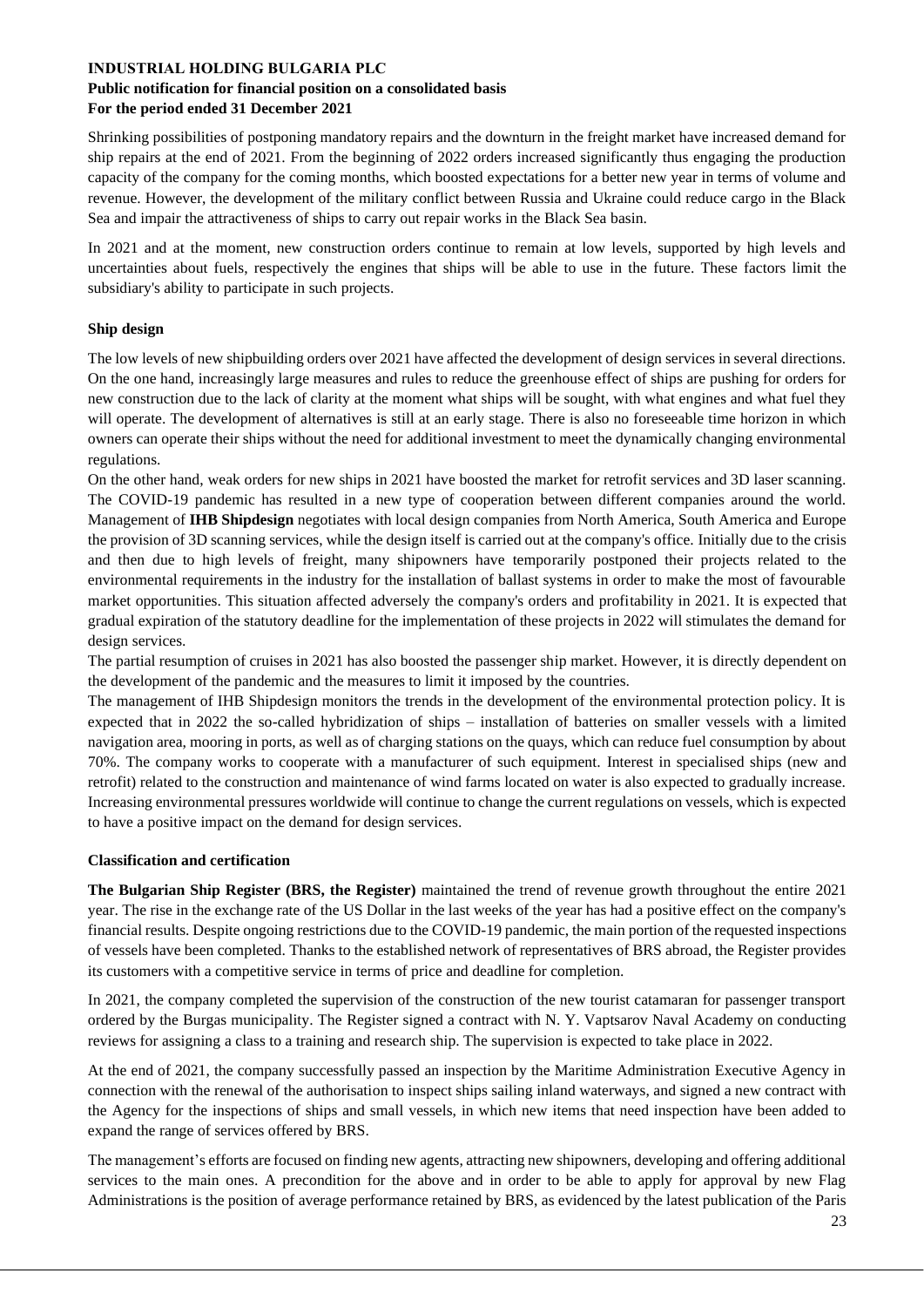## **INDUSTRIAL HOLDING BULGARIA PLC Public notification for financial position on a consolidated basis For the period ended 31 December 2021**

Memorandum on the Presentation of the Recognized Organizations in 2021.

#### **Port operations**

The port terminals of **KRZ Port Burgas** and **Odessos PBM** are part of the public transport ports in Burgas and Varna. Their development depends to a greater extent on the economic situation in Bulgaria and in the countries of the Mediterranean and Black Sea regions than on the change in economic activities in other parts of the world.

For cereals, of which Bulgaria is a traditional exporter, the demand for port services and freight flows depend on the volume of crops harvested in the port areas served by these terminals. As a result of the poor grain harvest in the country in 2020, the loads are weak in the first half of 2021. The new harvest in 2021 enjoyed high yields and the large terminals exported well in the second half of the year. Record levels of sea freight have forced grain traders to increase volume of shipments, which has had a negative effect on small ports. The port terminals in the regions of Varna and Burgas direct their efforts towards building new storage facilities and warehouses aiming at improving and speeding up handling processes, which strengthens the competitive environment in which Odessos PBM and KRZ Port Burgas operate.

The recovery of these metal volumes from before the pandemic depends on the development of the economy and investments in infrastructure and construction projects, and most of all, on the European policy regarding the import from third countries. In addition, the military conflict between Russia and Ukraine, as well as the political reaction of Europe, will have a negative impact mainly on this type of cargo.

**Bulport Logistics** offers services in the field of small and mid-sized vessels and yachts mooring, ships docking for repairs, as well as the rental of offices and areas for storage and production activities. Continuing uncertainties caused by the pandemic affect negatively the demand for office space and repairs of small vessels in 2021 additionally reinforced by the high price of energy sources. Potential customers showed low interest and low activity. Management expects that there will be greater clarity in business environment in 2022 so that to be able to grab any opportunity to possibly improve it and gradually let out the vacant office space in the medium term. The company is also looking for opportunities for alternative solutions in this direction, monitoring the market of shared spaces.

#### **Machine building**

Despite the pandemic of COVID-19, 2021 began with a reviving investment activity of the customers of both **ZMM Bulgaria Holding** and its **subsidiaries**. Demand for metal-cutting machines offered by the Group maintained high growth throughout the year. Demand was difficult to satisfy and it found its expression in extended deadlines for the execution of orders. Increased demand in all areas of industry has also increased the delivery time of key components. A sharp delay in the supply of some non-standard components had been observed.

The sharp rise in the prices of basic raw materials, which was reflected in increased costs of input materials and a significant increase in the prices of key suppliers impacted negatively on the profitability in 2021. The record high price of energy sources, which was most felt in the fourth quarter, when the solar power plants in the machine-building group operated with reduced capacity, also exerted negative pressure. Extended production deadlines agreed with customers at an earlier stage at lower prices, combined with rising supply and energy prices, reduced profitability in 2021. To reduce this effect in 2022, at the end of the past year management adjusted the prices of machines being manufactured.

The development of the pandemic in 2022 and the restrictions imposed locally to preserve the health of the teams on the spot will continue to have a negative effect. In addition, the military conflict between Russia and Ukraine, as well as the political reaction of Europe, will have a negative impact on both sales and supplies.

The active and consistent marketing policy pursued by ZMM Bulgaria Holding, the change in the pricing and product development processes in combination with the increased online presence, will continue to bear fruits.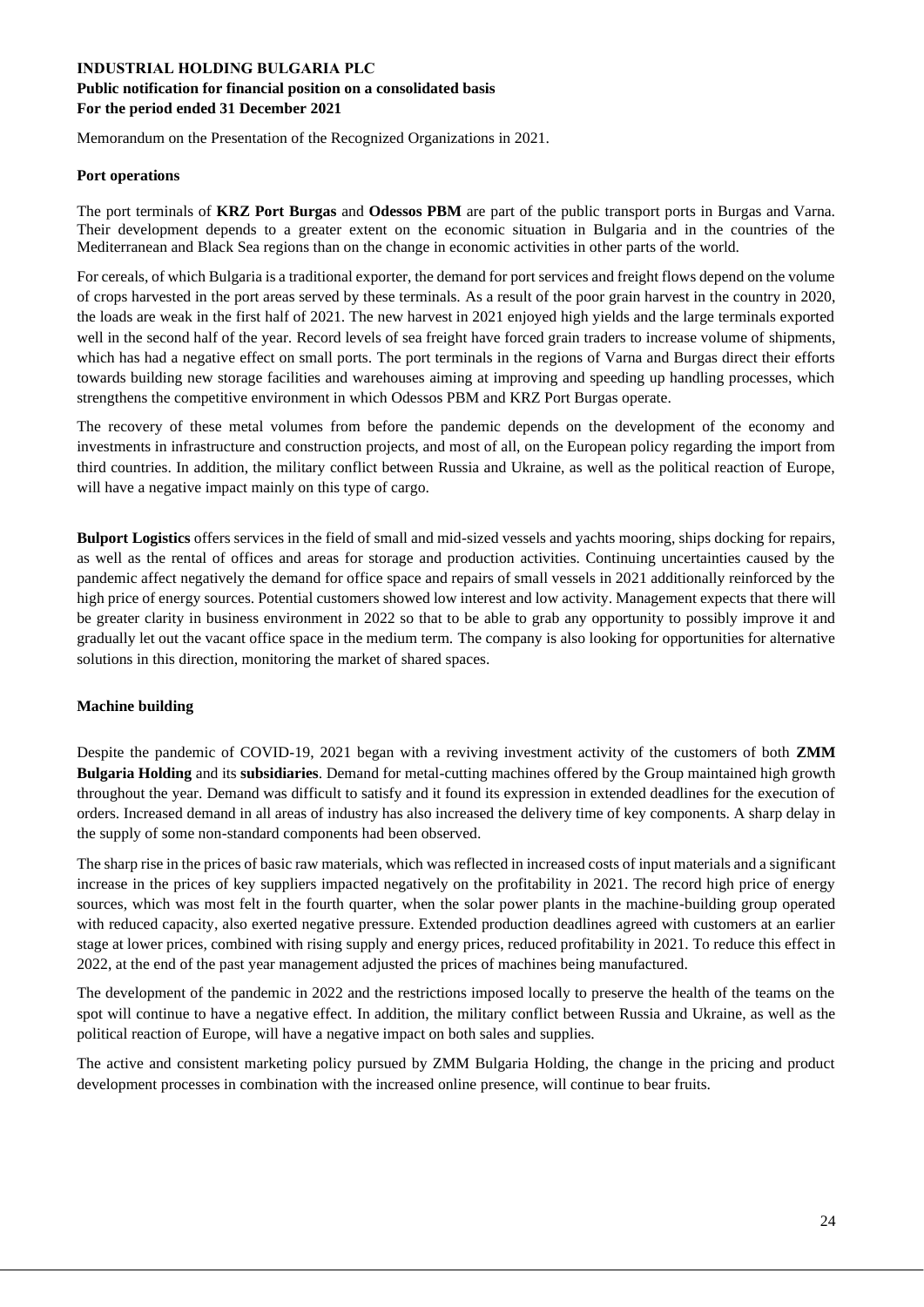**Public notification for financial position on a consolidated basis For the period ended 31 December 2021**

**Information pursuant to Appendix N 4 to Ordinance N 2 on initial and subsequent disclosure of information in public offering of securities and admission of securities to trading on a regulated market** 

#### **Change in individuals exercising control over the company**

There were no charges in the ultimate persons exercising control over the Company at 31 December 2021.

As at 31 December 2021, Industrial Holding Bulgaria PLC had information about the following shareholders holding more than 5% of the votes at the General Meeting, as follows:

#### 1. BULLS AD

Number of voting shares and their share of the votes at the General Meeting of Shareholders of the company:

As at 31 December 2021: 65,173,554 shares held directly, representing 60.68% of the capital pursuant to an agreements concluded on 9 August 2021 with DZH AD for the implementation of a common company management policy through a joint exercise of the voting rights held by DZH AD, with the way of implementation being determined by Bulls AD – 9,657,874 shares, representing 8.99 % of the capital, or in total directly and pursuant to the agreement the company is able to determine the way of exercising the voting rights on 74,831,428 shares, representing 69.68 % of the capital.

#### 2. DZH AD

Number of voting shares and their share of the votes at the General Meeting of Shareholders of the company:

As at 31 December 2021: 9,657,874 shares held directly, representing 08.99% of the capital. DZH AD has an agreement concluded for the implementation of a common management policy of Industrial Holding Bulgaria PLC with Bulls AD, with the way of exercising the right to vote at the General Meeting of Shareholders of the Company attached to the shares held by DZH AD being determined by Bulls AD.

#### 3. Daneta Angelova Zheleva

Number of voting shares and their share of the votes at the General Meeting of Shareholders of the company:

As at 31 December 2021: 41,044 shares held directly, representing 0.03% of the capital, and through relates parties 9,658,520 shares in total, representing 8.99% of the capital, or directly and through related parties 9,699,564 shares in total, representing 9.03% of the capital.

#### 4. Dimitar Georgiev Zhelev

Number of voting shares and their share of the votes at the General Meeting of Shareholders of the company:

As at 31 December 2021: 646 shares held directly, representing 0.0006% of the capital, and through related parties 41,044 shares, representing 0.03% of votes, and controlled through Bulls AD 74,831,428 shares, representing 69.68% of the capital, or directly and through related parties and through controlled parties 74,873,118, representing 69.71% of the capital.

Dimitar Georgiev Zhelev controls Bulls AD.

Dimitar Zhelev and Daneta Zheleva are spouses.

As at 30 September 2021, IHB held 10,592,226 redeemed treasury shares representing 9.86% of the Company's capital; pursuant to article 187a, paragraph 3 of the Commercial Act, the voting right attached to these shares has been suspended. On 18 November 2021, the General Meeting of Shareholders took a decision to reduce the capital of the Company by invalidating the held 10,592,226 redeemed treasury shares. The decision to reduce the capital was announced to the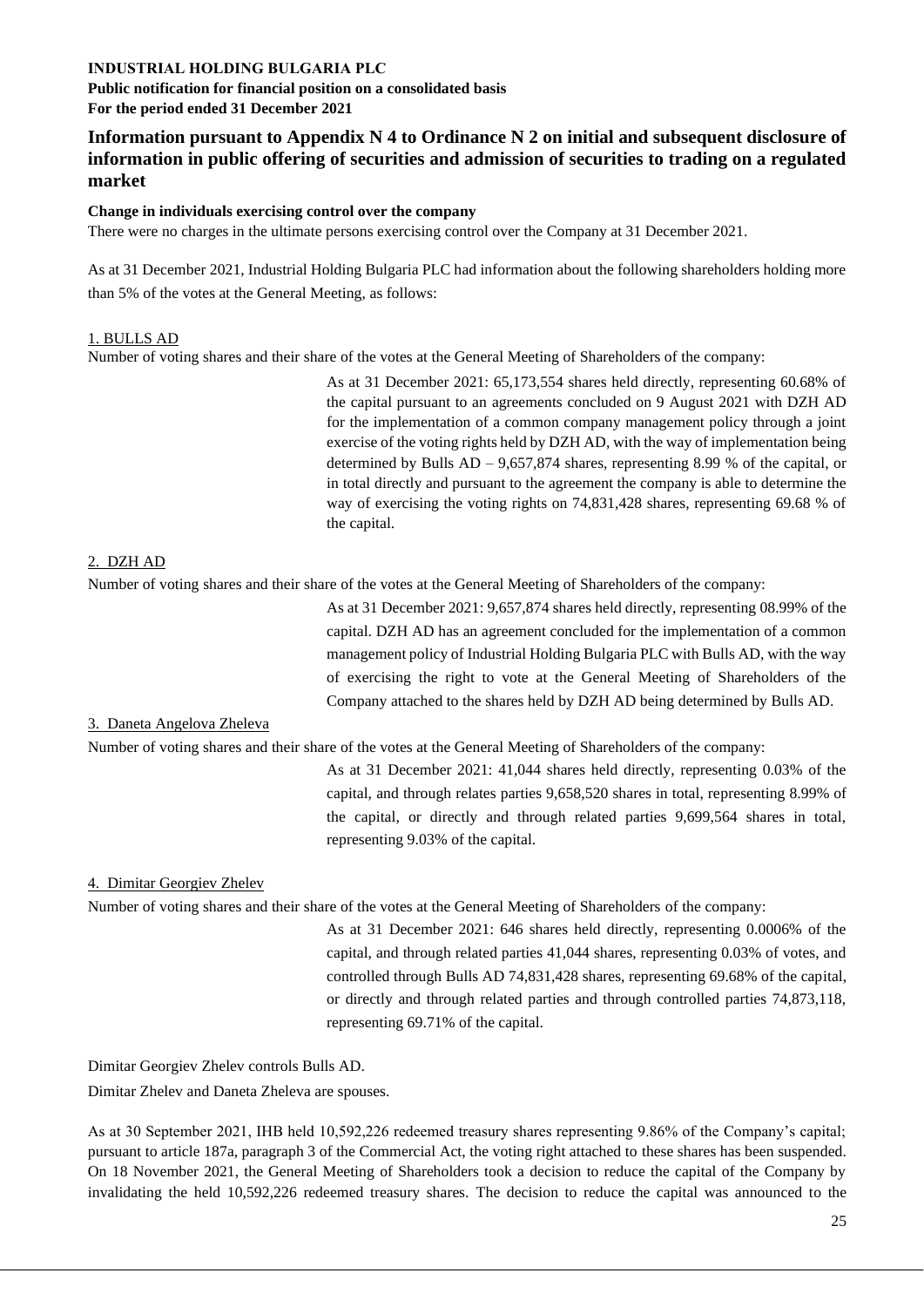#### **Public notification for financial position on a consolidated basis For the period ended 31 December 2021**

Commercial Register and the Register of Non-profit Legal Entities and its registration is pending after the expiration on 25 February 2022 of the 3-month statutory period for creditors prescribed by the Commercial Act, which is a precondition for entering the capital decrease in the Commercial Register.

**Initiation of bankruptcy proceedings in respect of the Company or its subsidiary and all significant stages relating to the proceedings until the Company is announced insolvent** 

There is no such circumstance.

**Conclusion or performance of significant transactions**  N/A

**Decision for conclusion, termination and cancellation of a joint venture contract** There is no such circumstance.

**Change in the Company's auditors and reasons for the change** There is no such circumstance.

#### **Initiation or termination of court or arbitration proceedings relating to liabilities or receivables of the Company or its subsidiary with a price of the claim of at least 10 per cent of the Company's equity**

For the reporting period, there are no initiated or terminated cases in which the price of the claim amounts to or exceeds 10 percent of the equity of Industrial Holding Bulgaria PLC.

On 5 December 2020, in Mombasa, Kenya, Motor ship (m / v) Diamond Sky, registered in the port of Valletta, Malta, owned by ODRIA LTD, a subsidiary of Industrial Holding Bulgaria PLC, was arrested as collateral for a claim for incorrectly delivered cargo and expenses due to the bankruptcy of the cargo charter party. In January 2021, all claims in connection with this case were settled by a signed out-of-court settlement, the arrest of the ship was lifted and the ship was again operational.

On 16 December 2020, Industrial Holding Bulgaria PLC and KLVK AD claimed in court their rights to mortgage creditors under the first-ranking, respectively second-ranking, maritime mortgage on m / v Diamond Sky. In March 2021 all cases have been discarded.

The value of each of the two claims is below the one indicated in item 1.30 of Annex 9.

#### **Purchase of, sale of or pledge imposed on shares of commercial companies by the issuer or its subsidiary**

On 06 January 2022, Industrial Holding Bulgaria PLC acquired from International Industrial Holding Bulgaria AG 100 shares of the capital of ZMM Bulgaria Holding AD. As a result of the transaction, Industrial Holding Bulgaria PLC is currently the sole equity owner of the company.

On 25 October 2021, the subsidiary of ZMM Bulgaria Holding AD acquired from Industrial Holding Bulgaria AD 2 shares of the capital of IHB Metal Castings EAD. As a result of the transaction, ZMM Bulgaria Holding AD is currently the sole equity owner of the company.